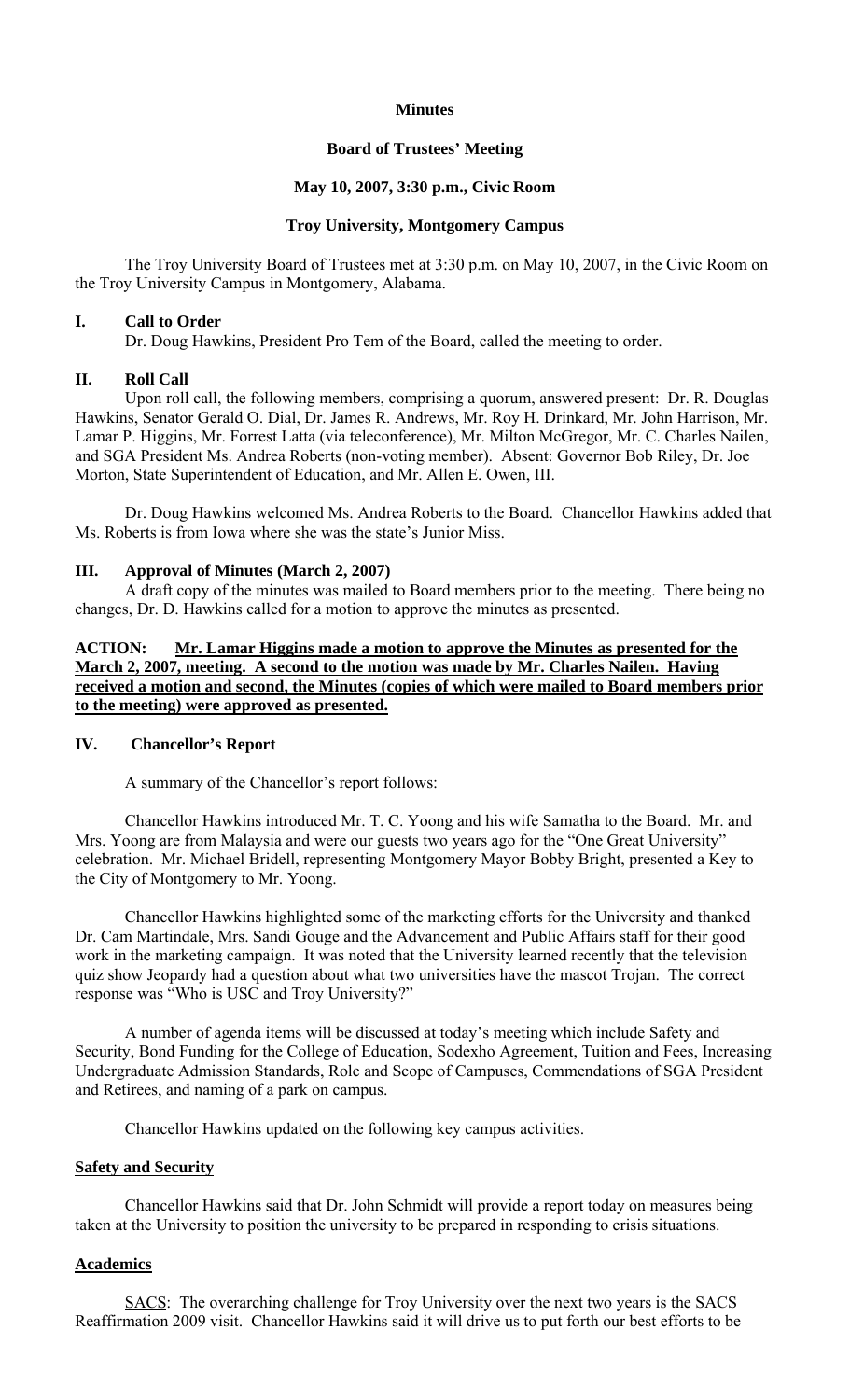recognized by the Commission on Colleges and SACS as not just a viable institution but also an exemplary university. This SACS Reaffirmation Visit will complete the journey to become "One Great University." A SACS timeline was shared leading the University up to December 2009

College of Science and Technology: Chancellor Hawkins said that science and technology have long driven economic growth and improved the quality of life for successive generations. He added that Troy University is committed to planning, academic excellence and addressing science and technology needs through the creation of a College of Science and Technology. The Chancellor shared a timetable in regard to the College of Science and Technology for presentation to the Board in the Fall of 2007 with a projected date for establishing the college by 2010. He further stated that the University has a long and proud tradition of providing academic excellence by providing quality programs in science and technology to undergraduate and graduate students. The University recognizes the rapidly expanding roles that science and technology are playing in every facet of the global economy, as well as the research and resolution of world problems. Chancellor Hawkins concluded by saying that the appropriate human and financial resources will be committed accordingly in support of this goal by 2010.

Deaf/Hard of Hearing/Interpreter Training Program: Chancellor Hawkins said there is a critical need for Interpreters for the Deaf. There are no training programs in Alabama and it is anticipated that \$250,000 will be earmarked in the education budget for this initiative. The proposed program would be a formal partnership with the Alabama Department of Rehabilitation Services to provide a training program for ADRS staff in the area of Deaf/Hard of Hearing/Interpreter Training. Troy University is looking into the opportunity to develop such a program in the future.

Fall Enrollment: TROY's enrollment applications are running about 13% above last year. The Chancellor commended Dean Buddy Starling and his staff for the good job they are doing in recruiting new students. Attendance at the IMPACT sessions shows 551 currently registered to participate and this represents an increase of 18% over this time last year. It was noted that another IMPACT session has been added to this year's schedule to accommodate the increase in attendees.

Admission Standards: The Board will consider a resolution today that recommends that the University raise unconditional admission from 18 to 19 on the ACT with 2.0 GPA and conditional from 15 to 16.

Hispanic Initiative: This is another important initiative launched by the University. It was noted that there are approximately 43M Hispanics in the United States and this initiative would allow the University to build a Spanish language program, teach conversational Spanish to first responders and others, and teach Spanish as a second language. TROY's strategy in the Hispanic initiative includes recruiting from the SE United States, expanding its language program, building relationships in Latin American, and exploring economic development through the Center for International Business and Economic Development.

Financial Aid: This year the University has awarded \$184M. It was noted that for the first time in four years, Congress has increased the Pell Grant by \$260 to \$4,310 per year.

Trojan Village: A dedication ceremony is set for the afternoon of July  $27<sup>th</sup>$  following Commencement luncheon.

Center for Student Success: The Center for Student Success is housed in the newly renovated Eldridge Hall. This facility provides vital resources and support for first-year student in their transformative year.

Barnes & Noble Bookstore: Dedication is set for July  $27<sup>th</sup>$  and the ribbon cutting will follow the ribbon cutting for Trojan Village.

State Funding: Chancellor Hawkins said that at last report the University budget recommendation was at \$52M and ACHE's recommendation would carry us to \$58M. The Governor has recommended \$70M. Chancellor Hawkins further added that there have been discussions about an additional \$4M in equity funding for the University which would carry us to \$62M. The next year we would get the ACHE recommendation plus another \$4M and then the following year we would again get the ACHE recommendation plus another \$4M dollars, which would, in effect, carry us to the \$70M the Governor recommended. At this time, the University is waiting see what the numbers show.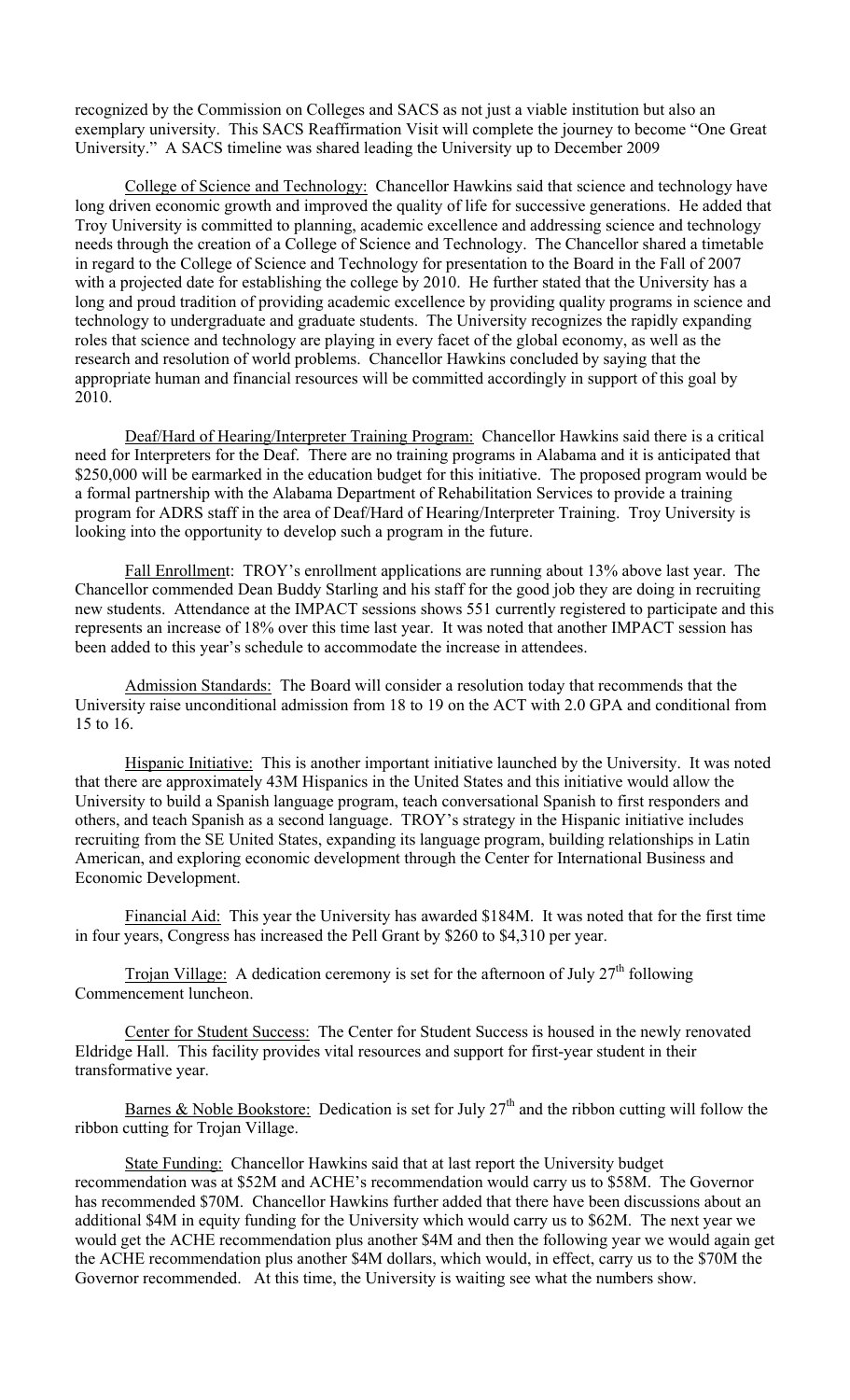Heritage Scholarship: Chancellor Hawkins announced the establishment of a Heritage Scholarship. This scholarship will be available to dependents of all graduates who have paid their alumni dues. The scholarship will be a one-time scholarship for one academic year in the amount of \$500. This scholarship program will be funded by the car tag program.

Athletics: Chancellor Hawkins shared highlights in the athletics program. The baseball team beat Auburn recently in a 16 inning victory before a record-breaking crowd at Riddle-Pace Field. This is the second year in a row that the baseball team beat both Auburn and Alabama. The upcoming football season schedule has been finalized and Oklahoma State University and Middle Tennessee State University will be nationally televised. The women's rodeo team won the Ozark Region and the team will participate at the Collegiate Finals in Casper, Wyoming in June. The Graduation Success Rate shows that TROY has the highest GSR (81%) of all public universities in Alabama for the past two years, as well as in the Sunbelt for the past two years. There were 131 student athletes who had a 3.0 or better GPA Fall Semester, and there were 54 who graduated in the fall and spring. Chancellor Hawkins talked about the softball team and the tragedy the team experienced two years ago when Tara Blackwell suffered an injury when she did a flip while playing after practice in Nashville. It was noted that Tara's jersey was retired in a ceremony during Senior Day last Sunday.

 In conclusion, Chancellor Hawkins talked about international initiatives for the University. TROY has developed a partnership with the Alabama Development Office in setting up an office in Heidelberg, Germany. Tomorrow there are two students from Heidelberg who will be on campus to receive their degrees during the commencement ceremony. TROY is also looking into opening an office with the Alabama Development Office in China as well as in India.

## **V. Safety and Security Presentation, Dr. John Schmidt**

Dr. Schmidt shared segments of the cell phone photographs from the Virginia Tech tragedy, and he discussed initiatives at Troy University to streamline and strengthen our Campus Crisis Response system. He addressed the following areas: Crisis Action Steps, Crisis Action Team Process, Crisis Action Playbook, News Media Plan, Follow on actions, and Campus Safety and Security Week. He added that a Crisis Response is a process with a six action step plan. Those steps include: Conduct situational analysis, review course of action responses, decide course of action, implement response, continue post-response actions, and conduct post-response review. Dr. Schmidt elaborated on each of the above six steps. He also talked about communication tools to be put into place that would include a university-wide central email system for crisis notification as well as other notification systems that would be put into place throughout the campuses. Dr. Schmidt advised that on August 29<sup>th</sup> Richard Brundage will be on campus to conduct a crisis training seminar. In addition, the week of September 24-28 will be declared Campus Safety and Security Week, and during this week the University will execute emergency action plans on all campuses with an announced fire drill.

## **VI. Board Committees**

## **A. Finance Committee, Mr. John Harrison**

Mr. Harrison said the Finance Committee met and reviewed the resolutions to be presented to the Board. He said Resolution No. 1 is a supplemental resolution no. 18 to the General Bond Resolution and authorizes Series 2007 Bond Resolution in the issuance, sale, and delivery by the university subject to the Chancellor and the Treasurer based on the prevailing market value at the time and it will be the General Student Fee revenue Bonds, Series 2007 in a principal amount currently estimated not to exceed \$13,000,000, the proceeds of which will be applied to the construction and equipping at the Troy Campus of new classroom and related facilities for the College of Education. Mr. Harrison advised that the Bond Counsel is available to respond to any questions.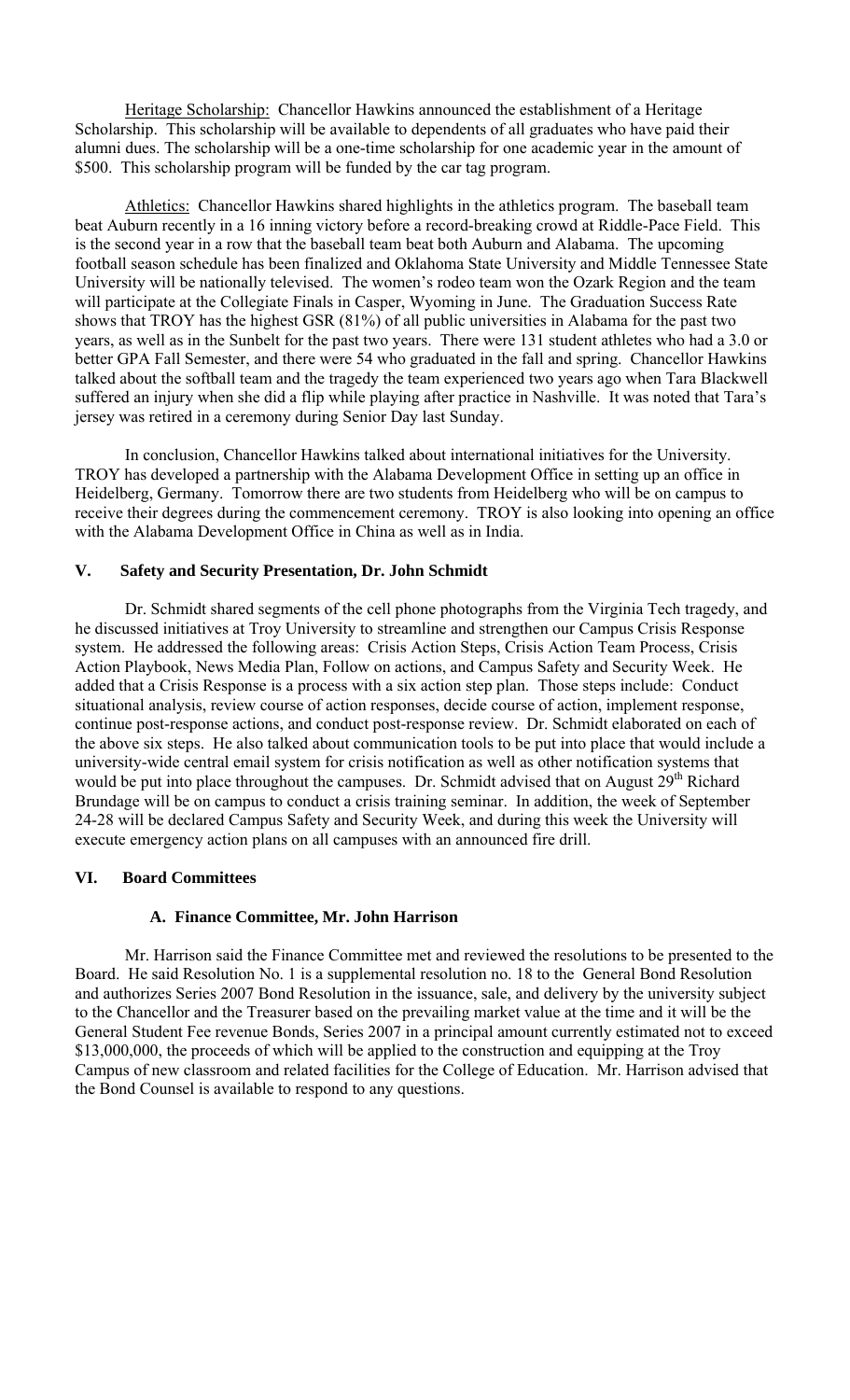• **Resolution No. 1 —Bond Funding for the College of Education Building**

#### **ACTION: A motion was made by Mr. John Harrison and a second was received by Mr. Milton McGregor. There being no further discussion, Resolution No. 1 was adopted.**

#### Resolution No. 1

 SUPPLEMENTAL RESOLUTION NO. 18 TO RESOLUTION ADOPTED AUGUST 15, 1969, ENTITLED "A RESOLUTION PROVIDING FOR THE CONSTRUCTION OF IMPROVEMENTS TO THE STADIUM AT THE CAMPUS OF TROY STATE UNIVERSITY, AT TROY, ALABAMA, FOR THE FINANCING THEREOF BY THE ISSUANCE OF REVENUE BONDS IN THE PRINCIPAL AMOUNT OF \$70,000, PAYABLE FROM STUDENT FEES FOR THE SECURING OF THE PAYMENT OF THE PRINCIPAL OF AND THE INTEREST ON SUCH BONDS; RESERVING THE RIGHT TO ISSUE ADDITIONAL BONDS PAYABLE FROM SUCH FEES ON A PARITY OF LIEN WITH SUCH BONDS, AND MAKING PROVISIONS INCIDENT THERETO"

#### BE IT RESOLVED BY THE BOARD OF TRUSTEES OF TROY UNIVERSITY, as follows:

#### ARTICLE I

#### **DEFINITIONS**

 Section 1.1 In addition to the words and terms defined in the Bond Resolution, which are hereby incorporated herein by reference, unless the context or use clearly indicates another or different meaning or intent:

 "Alternate Credit Enhancement" means an irrevocable letter of credit, a surety bond or other credit enhancement facility covering the payment of debt service on all or any part or series of Bonds.

"Ambac" means Ambac Assurance Corporation, a Wisconsin domiciled stock insurance company.

 "Bond Counsel" means Roy S. Goldfinger, P.C., Montgomery, Alabama, or any other attorney or firm of attorneys nationally recognized on the subject of municipal bonds whose opinions are generally accepted by purchasers of municipal bonds.

 "Bond Resolution" means that certain resolution duly adopted by the Board at a meeting thereof duly called, held and conducted on August 15, 1969, and entitled "A RESOLUTION PROVIDING FOR THE CONSTRUCTION OF IMPROVEMENTS TO THE STADIUM AT THE CAMPUS OF TROY STATE UNIVERSITY, AT TROY, ALABAMA, FOR THE FINANCING THEREOF BY THE ISSUANCE OF REVENUE BONDS IN THE PRINCIPAL AMOUNT OF \$70,000, PAYABLE FROM STUDENT FEES FOR THE SECURING OF THE PAYMENT OF THE PRINCIPAL OF AND THE INTEREST ON SUCH BONDS; RESERVING THE RIGHT TO ISSUE ADDITIONAL BONDS PAYABLE FROM SUCH FEES ON A PARITY OF LIEN WITH SUCH BONDS, AND MAKING PROVISIONS INCIDENT THERETO," as modified, amended and supplemented by Supplemental Resolution No. 1 duly adopted by the Board at a meeting thereof duly called, held and conducted on August 14, 1970, by the 1997 Supplemental Resolution, and by Supplemental Resolution No. 17 duly adopted by the Board at a meeting thereof duly called, held and conducted on September 10, 2005.

 "Business Day" means any day other than a day on which banking institutions are required or authorized to remain closed in either of the following locations: (i) the city in which the principal corporate trust office of the Depository is located, or (ii) the City of New York, New York.

"Chancellor" means the Chancellor of the University.

"Code" means the Internal Revenue Code of 1986, as amended.

 "Determination Document" means a closing certificate of the University executed by the Chancellor and Treasurer and delivered on or prior to the Issue Date of the Series 2007 Bonds, in which the various determinations as to the terms and provisions, pricing, sale, and other matters relative to the Series 2007 Bonds herein entrusted to be made, shall be made or confirmed.

 "Improvements" means certain capital improvements acquired, constructed, furnished and equipped or to be acquired, constructed, furnished and equipped by and for the University, as more fully described in Section 2.1(a) hereof, all or part of the cost of which is to be paid from a portion of the proceeds of the Series 2007 Bonds.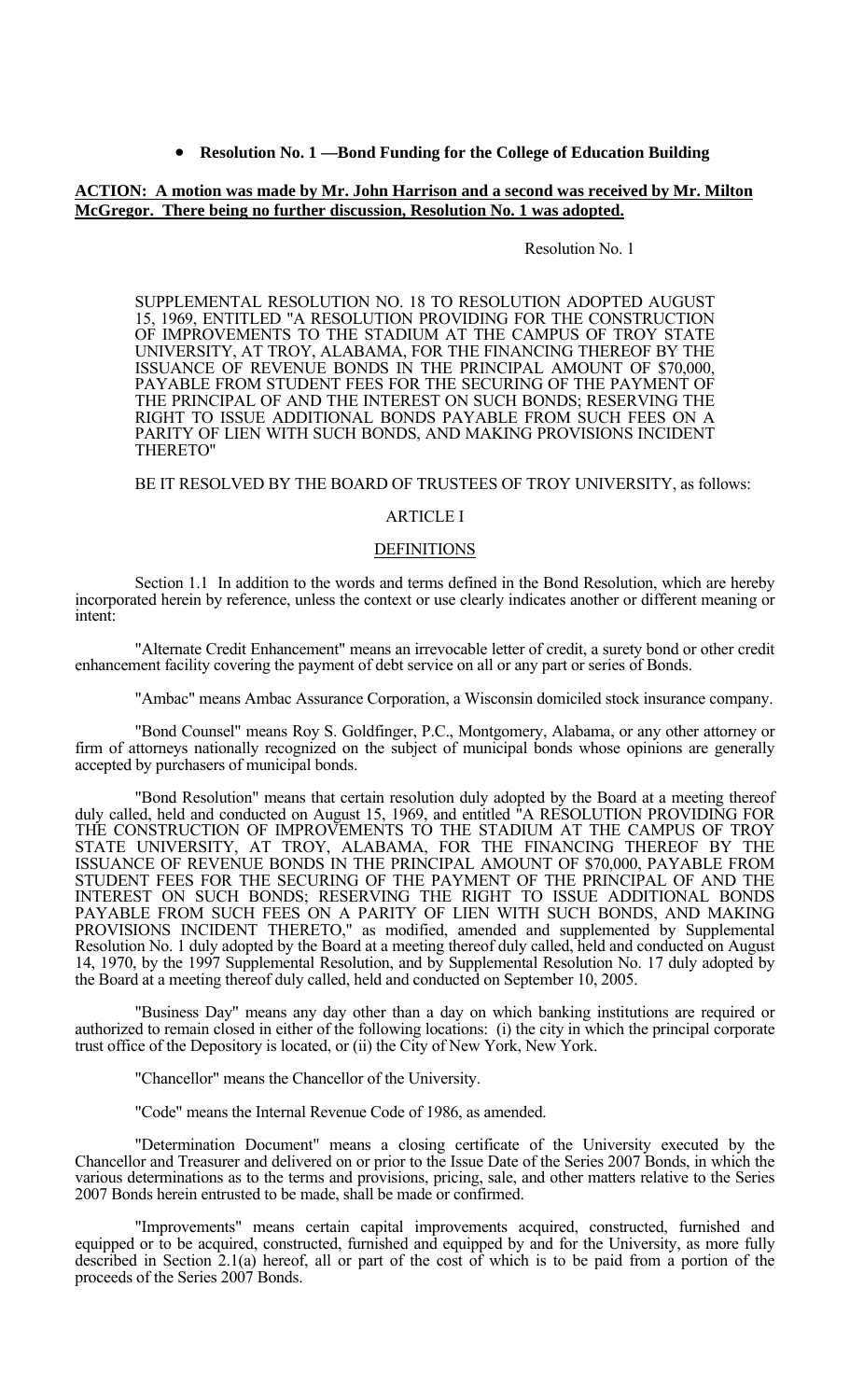"Issue Date" means the date of the initial authentication and delivery of Series 2007 Bonds.

 "MBIA" means MBIA Insurance Corporation, Armonk, New York, a stock insurance company incorporated under the laws of the state of New York.

"MSRB" means the Municipal Securities Rulemaking Board.

 "1997 Supplemental Resolution" means Supplemental Resolution No. 9 duly adopted by the Board at a meeting thereof duly called, held and conducted on May 30, 1997.

 "Policy" means a municipal bond insurance policy covering the payment of debt service on all or any part or series of Bonds.

 "Purchase Agreement" means a bond purchase agreement or similar document relating to the Series 2007 Bonds to be entered into between the University and the Purchaser.

"Purchaser" means the original purchaser or purchasers of the Series 2007 Bonds, if issued.

"SEC" means the Securities and Exchange Commission.

"Series 2007 Bonds" means any of the Bonds authorized to be issued hereunder.

 "Series 2007 Construction Account" means the account or accounts required to be established by Section 6.1 hereof.

 "Series 2003 Bonds" means the University's \$7,880,000 General Student Fee Revenue Bonds, Series 2003, dated December 1, 2003, now outstanding in the principal amount of \$6,990,000.

 "Series 2002 Bonds" means the University's \$12,890,000 General Student Fee Revenue Bonds, Series 2002, dated September 25, 2002, now outstanding in the principal amount of \$12,100,000.

 "Sphere of Knowledge" means, as to any party (including, if such party is a public body, corporation, partnership or other such entity, its trustees, officers, directors, employees and agents, as applicable), any event, condition, circumstance or item of information, whether factual, supposed or alleged, (a) which is known to such party, (b) of which such party has notice or (c) which in the ordinary course of events such party may reasonably be expected to know or have known.

 "Tax-Exempt" means, when used in reference to the Series 2007 Bonds, that interest thereon is excluded from gross income for federal income tax purposes under Section 103(a) of the Code.

"Treasurer" means the Treasurer of the University.

 "2001 Guaranty" means the Financial Guaranty Agreement dated August 29, 2001 between the University and MBIA.

 "2001 Surety Bond" means the Debt Service Reserve Surety Bond No. 35980(2) in the amount of \$3,571,445 issued by MBIA on August 29, 2001 in favor of the Depository.

 "2003 Guaranty" means the Guaranty Agreement dated December 16, 2003 between the University and Ambac.

 "2003 Surety Bond" means the Surety Bond No. SB1780BE in the amount of the lesser of (i) \$1,518,194 or (ii) the Maximum Annual Debt Service Requirement attributable to the Series 2002 Bonds and the Series 2003 Bonds, issued by Ambac on December 16, 2003 in favor of the Depository.

"University College" means and encompasses all sites of the University located outside the State.

 Section 1.2 Unless the context indicates otherwise, words importing the singular number include the plural number, and vice versa; the terms "hereof", "hereby", "herein", "hereto", "hereunder" and similar terms refer to this Resolution; and the term "hereafter" means after, and the term "heretofore" means before, the date of adoption of this Resolution. Words of any gender include the correlative words of the other genders, unless the sense indicates otherwise.

 The captions and headings in this Resolution are solely for convenience of reference and in no way define, limit or describe the scope or intent of any Articles, Sections, subsections, paragraphs, subparagraphs or clauses hereof.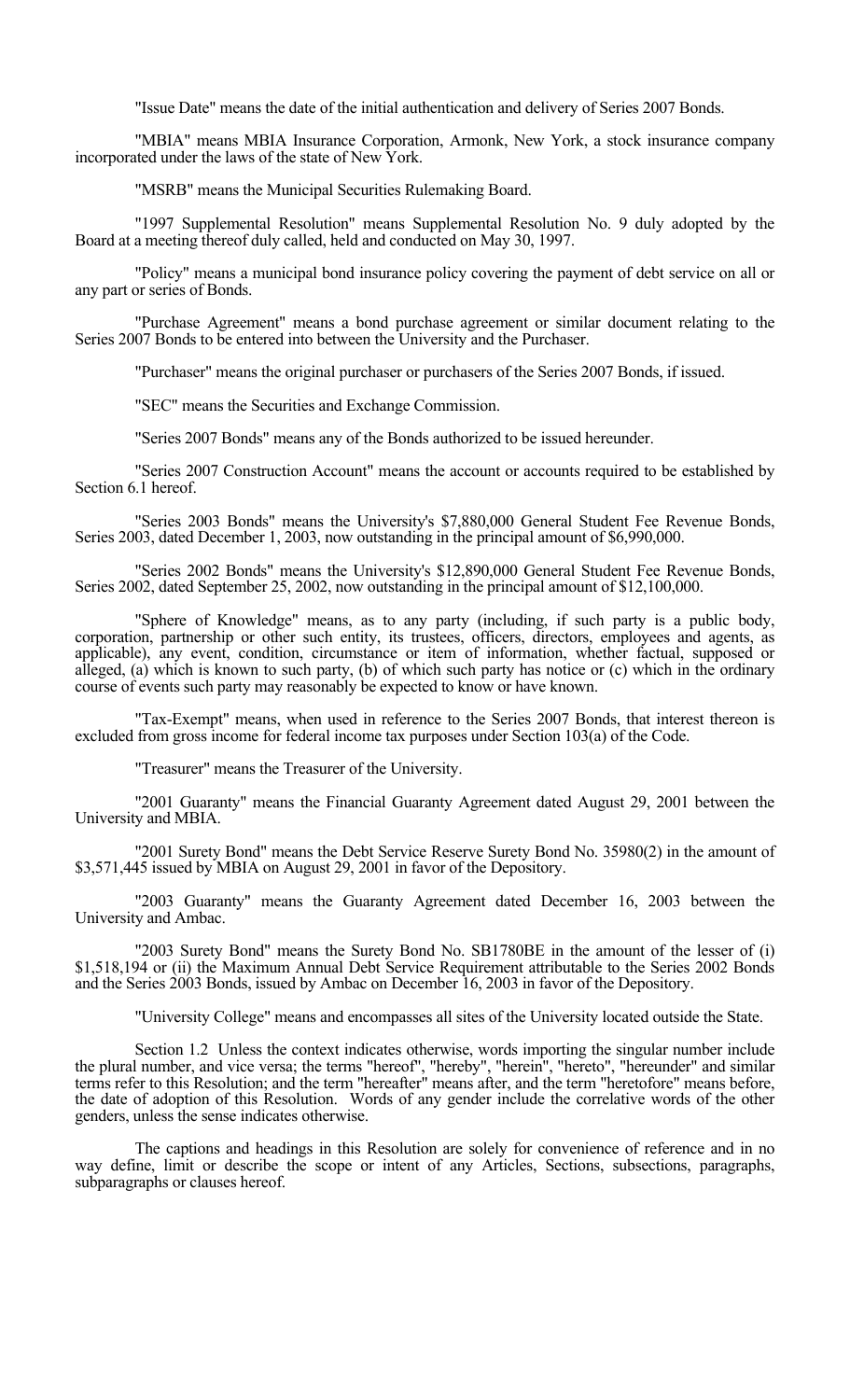#### ARTICLE II

#### FINDINGS, DETERMINATIONS AND REPRESENTATIONS

 Section 2.1 The Board, upon evidence duly submitted to and considered by it, has ascertained and found and does hereby declare, represent and state that:

 (a) It is necessary that the University pay the cost of acquiring, constructing, furnishing and equipping, as applicable, the Improvements, including the repayment of any interim or temporary loans or advances made to or by the University for such purposes, at a total cost currently estimated at \$13,000,000. The Improvements consist of and include (i) the construction and equipping of new classroom and related facilities for the College of Education at the Troy campus of the University; and (ii) such other Improvements, if any, as the Chancellor and Treasurer are hereby entrusted to determine and approve in the Determination Document. The Improvements described in clause (i) of the preceding sentence and, in general terms, the issuance of revenue bonds of the University to finance the same were heretofore authorized by Resolution No. 4 adopted by this Board on August 4, 2006, as amended on March 2, 2007.

 (b) All of the Improvements are and shall be improvements to pay the cost of which, in whole or in part, the University is authorized to issue Parity Bonds under Section 7.2 of the Bond Resolution.

 (c) In order for the University to acquire, construct, furnish and equip, as applicable, the Improvements (including the repayment of any interim or temporary loans or advances made to or by the University for the Improvements), it will be necessary for the University to authorize and (subject to the provisions hereof) to issue, sell and deliver its Series 2007 Bonds as Parity Bonds under the Bond Resolution, in an aggregate principal amount currently estimated at and not to exceed (except as permitted pursuant to Section 3.1 hereof) \$13,000,000.

 (d) Pursuant to resolution heretofore adopted by this Board, the General Student Fees have been levied and collected for the fall semester, 2006 as follows: (i) for a normal load of 12 to 16 hours at all in-State campuses, at the rates of \$2,002 and \$4,004 per semester for in-State and out-of-State students, respectively; (ii) for all credit hours less than 12 or more than 16 at all in-State campuses, at the rates of \$167 and \$334 per credit hour for in-State and out-of-State students, respectively; (iii) for each graduate credit hour at all in-State campuses, at the rates of \$182 and \$364 for in-State and out-of-State students, respectively; (iv) for all students, a Student Activity/Instructional Services Fee of \$9 per credit hour up to a maximum of \$108; (v) for all students, a Registration Fee of \$50; and (vi) for all students enrolled in University College, at those rates established in relation to the local higher education market and, where applicable, through consultation with military contractors.

 (e) The University is not at this time in default in the payment of the principal of or interest on any Bonds or Parity Bonds now outstanding or in the performance of any covenant or provision set forth in the Bond Resolution or any Supplemental Resolution.

The only Parity Bonds that have been previously issued by the University under the provisions of Article VII of the Bond Resolution and that are at this time outstanding are the University's General Student Fee Revenue Bonds, Series 1998, dated September 1, 1998, now outstanding in the principal amount of \$6,515,000, its General Student Fee Revenue Bonds, Series 2001, dated August 1, 2001, now outstanding in the principal amount of \$9,450,000, the Series 2002 Bonds, the Series 2003 Bonds, its General Student Fee Revenue Bonds, Series 2004, dated January 1, 2004, now outstanding in the principal amount of \$4,355,000, and its General Student Fee Revenue Bonds, Series 2005, dated May 1, 2005, now outstanding in the principal amount of \$7,420,000.

#### ARTICLE III

#### AUTHORIZATION OF SERIES 2007 BONDS

 Section 3.1 (a) Pursuant to the authorization so to do contained in the Bond Resolution and in Section 16-3-28 of the Code of Alabama of 1975, as amended, and for the purpose of providing for the payment of all or a part of the cost of acquiring, constructing, furnishing and equipping the Improvements, including the repayment of any interim or temporary loans or advances made to or by the University for such purpose, there are hereby authorized to be issued, as Parity Bonds under the Bond Resolution, Series 2007 Bonds in principal amount not to exceed \$13,000,000. Notwithstanding the foregoing, the Finance Committee of this Board is hereby authorized, on request of the Chancellor and Treasurer, to approve the issuance of a greater principal amount of Series 2007 Bonds.

 (b) The Series 2007 Bonds shall be issued, if at all, subject to the discretion of the Chancellor and Treasurer, in consultation with the Purchaser, based on prevailing market conditions at the time of the proposed sale thereof, and then only in the manner, to the extent, and upon the terms and conditions set forth in Article V hereof. The issuance of the Series 2007 Bonds shall in itself conclusively evidence the determination by the Chancellor and the Treasurer that market conditions at the time warranted their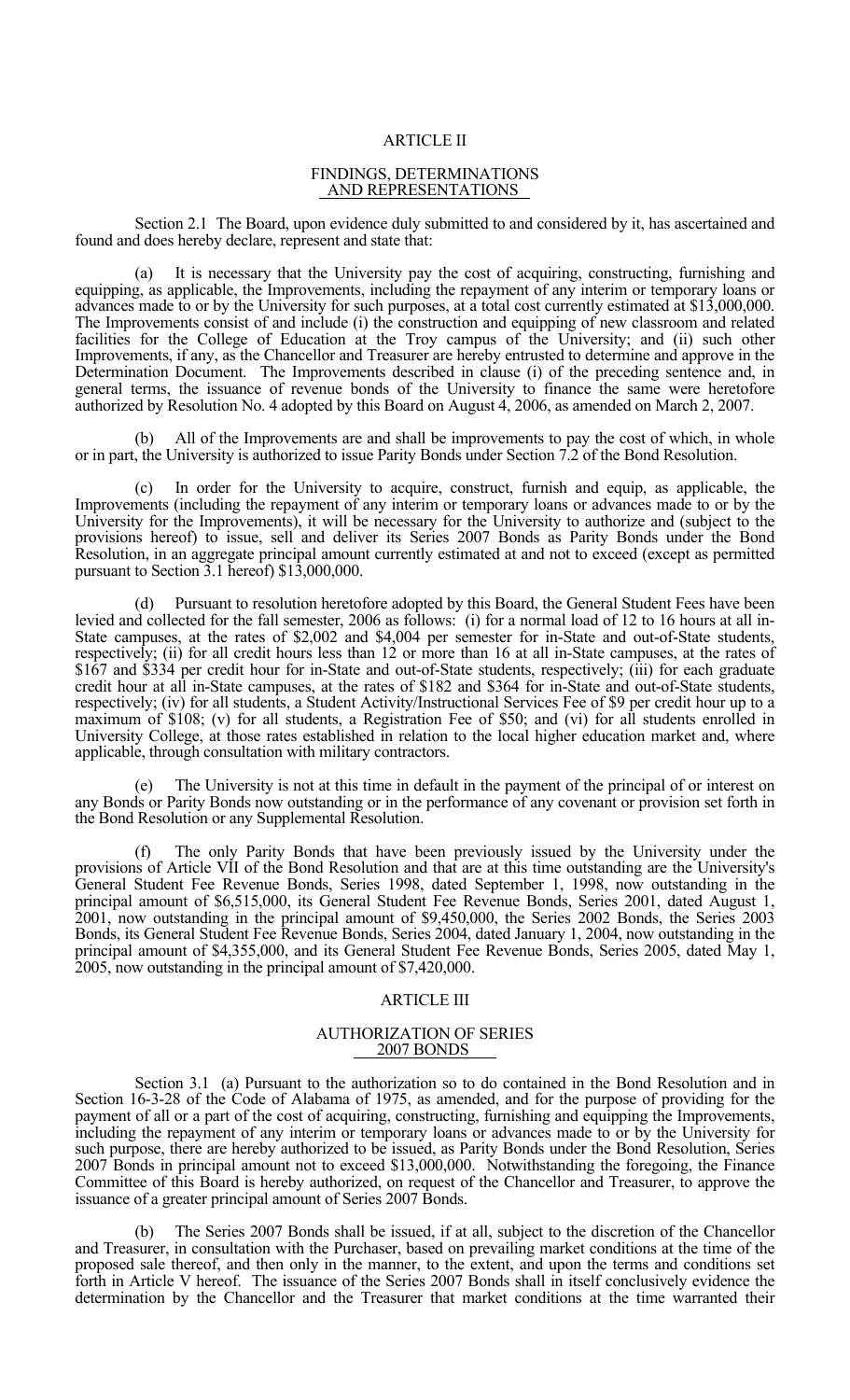issuance. Whether or not expressly so stated, all provisions of this Resolution relating to the Series 2007 Bonds and to the representations, covenants and undertakings of the University with respect thereto, shall be deemed qualified by the phrase "if the Series 2007 Bonds are issued".

 (c) The Series 2007 Bonds shall be issued in a single series, on a Tax-Exempt basis, designated "Troy University, General Student Fee Revenue Bonds, Series 2007"; and shall be in the denominations of \$5,000 and any integral multiple thereof, fully registered as to both principal and interest, and numbered consecutively from R-1 upwards. The Chancellor and the Treasurer are hereby authorized and entrusted to make the following determinations, among others hereinafter authorized, relating to the Series 2007 Bonds, all of which shall be set forth in the Determination Document: (1) the precise principal amount thereof,  $(2)$ the dated date thereof, (3) the interest rate or rates to be borne thereby, which shall be payable semiannually on May 1 and November 1 in each year, (4) the first interest payment date thereof, (5) the years and principal amounts in which they shall mature, in each case on November 1 of such years, and (6) the redemption provisions thereof. The Chancellor and Treasurer are authorized, in the Determination Document, to alter the series designation of the Series 2007 Bonds, in the event they are issued after December 31, 2007; in such event, all references herein to the Series 2007 Bonds shall be deemed to refer to the revised series designation thereof. The Determination Document is hereby declared to be and shall be construed as an integral part of this Resolution.

 Section 3.2 (a) In the event that less than all of the outstanding principal of any Series 2007 Bond is to be redeemed, the registered owner thereof shall surrender the Series 2007 Bond that is to be prepaid in part to the Depository in exchange, without expense to the owner, for a new Series 2007 Bond of like tenor except in a principal amount equal to the unredeemed portion of the Series 2007 Bond. In the event that less than all of the principal of the Series 2007 Bonds of a maturity is to be redeemed, the Depository shall assign numbers to each \$5,000 principal portion of all the Series 2007 Bonds of such maturity and shall, by process of random selection based upon such numbers, select the principal portion of the Series 2007 Bonds of such maturity to be redeemed.

 (b) Notice of any intended redemption shall be sent by United States registered or certified mail not fewer than 30 days prior to the proposed redemption date to the owner of each Series 2007 Bond, all or a portion of the principal of which is to be redeemed. Notice having been so given and payment of the redemption price having been duly made or provided, interest on the Series 2007 Bonds (or principal portions thereof) so called for redemption shall cease to accrue from and after the date fixed for redemption unless default shall be made in the payment of the redemption price thereof.

 Section 3.3 The principal of and redemption premium, if any, on the Series 2007 Bonds shall be payable at the principal corporate trust office in the City of Birmingham, Alabama, of the Depository, Regions Bank (formerly known as First Alabama Bank, which was the successor by merger to First Farmers and Merchants National Bank of Troy), in any coin or currency which on the respective dates of payment is legal tender for the payment of debts due to the United States of America. Interest on the Series 2007 Bonds will be paid by check or draft of the Depository, mailed to the registered owner of each Series 2007 Bond at the address thereof shown on the bond registration records of the University kept by the Depository as Registrar for the Bonds. The Series 2007 Bonds will be on a parity of lien with each other and with the Bonds.

 Section 3.4 The Series 2007 Bonds shall be executed for and on behalf of the University with a facsimile of the signature of the Chancellor and attested by a facsimile of the signature of the Treasurer, and the corporate seal of the University shall be affixed to each Series 2007 Bond by imprinting a facsimile of said seal thereon. In the event that any officer a facsimile of whose signature appears on any of the Series 2007 Bonds shall cease to be such officer before the authentication, registration, and delivery of such Series 2007 Bonds, or in the event that the seal imprinted in facsimile on any of the Series 2007 Bonds shall cease to be an accurate representation of the seal of the University, such Bonds may, upon the request of the University, be authenticated, registered, and delivered, as herein provided, as though the person who signed such Bonds had not ceased to be such officer of the University or as though the University had not altered its corporate seal prior to the delivery of such Bonds.

 None of the Series 2007 Bonds shall be valid or obligatory for any purpose or shall be entitled to any right or benefit hereunder and under the Bond Resolution unless there shall have been endorsed thereon a certificate of authentication and registration in substantially the form set forth as part of the form of the Series 2007 Bonds attached as Exhibit A hereto, duly executed by the Depository, and such certificate of the Depository upon any Series 2007 Bond executed on behalf of the University shall be conclusive evidence and the only evidence that the Series 2007 Bond so authenticated has been duly issued, registered in the name of the owner thereof, and that said owner is entitled to the benefit hereof and of the Bond Resolution. The Depository's certificate of authentication and registration on any Series 2007 Bond shall be deemed to have been executed by it if manually signed by an authorized officer of the Depository, but it shall not be necessary that the same officer sign the certificate of authentication and registration on all of the Series 2007 Bonds.

 Section 3.5 In case any of the Series 2007 Bonds shall be or become mutilated, destroyed, stolen or lost, then upon the surrender of such mutilated Bonds to the Depository, or the presentation to the University and to the Depository of evidence satisfactory to them, respectively, of the destruction, theft or loss of such Bond and that the claimant was the owner thereof at the time of such event and, in any event, upon being furnished with indemnity satisfactory to them, respectively, and upon the payment of all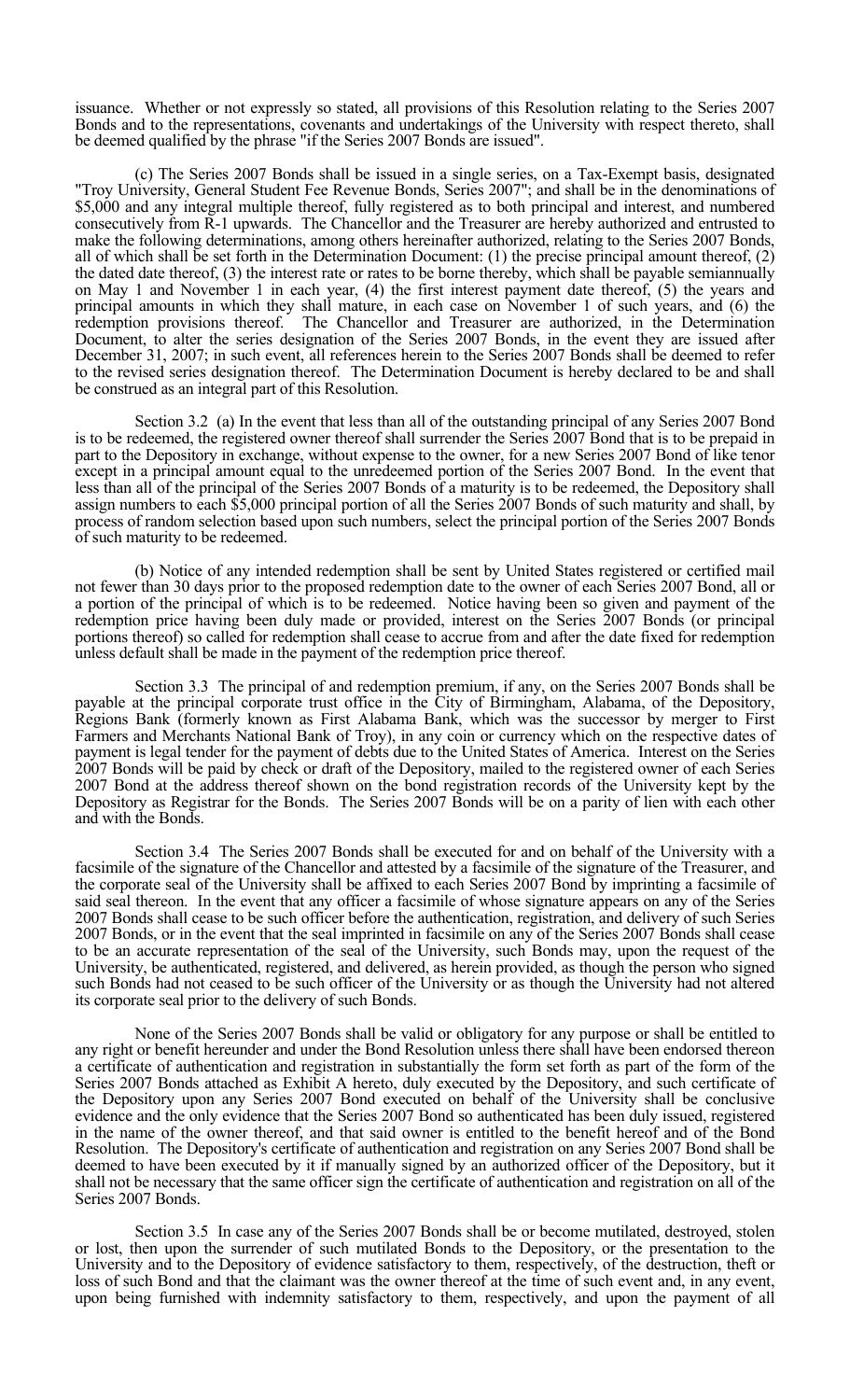necessary expenses incurred by the University and the Depository in investigating said claim and in issuing a new Bond, the University shall issue and the Depository shall thereafter authenticate, register and deliver to or upon the order of such claimant a Series 2007 Bond of like tenor, date, principal amount and maturity as the Series 2007 Bond so mutilated, destroyed, stolen or lost, with such notations thereon as the University and the Depository shall determine.

 Section 3.6 Each of the Series 2007 Bonds shall be fully registered as to both principal and interest in the name of the owner on registration books to be maintained for the purpose by the University at the principal corporate trust office of the Depository, which is designated as Registrar. The person in whose name each Series 2007 Bond shall be registered shall be deemed and regarded as the absolute owner thereof for all purposes and payment of or on account of the principal of, premium, if any, and interest on any such Bond shall be made only to or upon the order of the owner thereof, or his legal representative, and neither the University, the Depository nor any agent of the University shall be affected by any notice to the contrary, but such registration may be changed as herein provided. All such payments shall be valid and effectual to satisfy and discharge the liability of the University upon such Bond to the extent of the sum or sums so paid and each transferee of any of the Series 2007 Bonds takes it subject to all principal and interest payments in fact made.

 The Series 2007 Bonds are issuable only in fully registered form. Each of the Series 2007 Bonds may be transferred by the owner in person or by authorized attorney, only on the books of the Depository and only upon presentation and surrender of the Bond to the Depository for cancellation with a written instrument of transfer acceptable to the Depository executed by the owner or his duly authorized attorney, and upon any such transfer, one or more new Series 2007 Bonds of authorized denominations and of like tenor shall be issued to the transferee in exchange therefor.

 The owner of any Series 2007 Bond in a face amount greater than the smallest authorized denomination thereof may surrender the same in exchange for multiple Series 2007 Bonds of authorized denominations aggregating the same principal amount as the Bond so surrendered, with each such Bond having the same year of maturity and bearing interest at the same rate (which may be a variable rate) as the Bond so surrendered. The owner of two or more Series 2007 Bonds having the same maturity date and interest rate may surrender the same in exchange for a single Series 2007 Bond in the aggregate principal amount of the Bonds so surrendered and having the same year of maturity and bearing interest at the same rate as the Bonds so surrendered.

 The Depository shall not be required to transfer or exchange any Series 2007 Bond during the period of 15 days next preceding any date on which either principal or interest or both is to be paid with respect to such Bond; and in the event that any Series 2007 Bond (or any part thereof) is duly called for redemption, the Depository shall not be required to exchange or transfer any such Bond during the period of 45 days next preceding the date fixed for such redemption. No charge shall be made for the privilege of transfer or exchange, but the owner of any Series 2007 Bond requesting any such transfer or exchange shall pay any tax or other governmental charge required to be paid with respect thereto.

 Section 3.7 The Chancellor and Treasurer are authorized, in the Determination Document, to determine, in consultation with the Purchaser, that the Series 2007 Bonds be initially issued in book-entry only form, if circumstances and other considerations at the time of issuance so warrant. In such event, the foregoing provisions of this Article III shall be deemed modified to the extent necessary to comport with any applicable requirements of The Depository Trust Company ("DTC") or other book-entry depository, as generally described in that certain Blanket Issuer Letter of Representations dated August 12, 2002 between the University and DTC.

#### ARTICLE IV

#### FORM OF SERIES 2007 BONDS

 Section 4.1 The Series 2007 Bonds shall be in substantially the form of Exhibit A attached hereto and made a part hereof, containing the appropriate insertions and variations therein to conform to the provisions hereof and of the Determination Document.

 Section 4.2 The officers of the University are hereby authorized and directed to execute and register the Series 2007 Bonds in the manner and with the effect provided herein, and the Depository shall authenticate and deliver them as provided herein.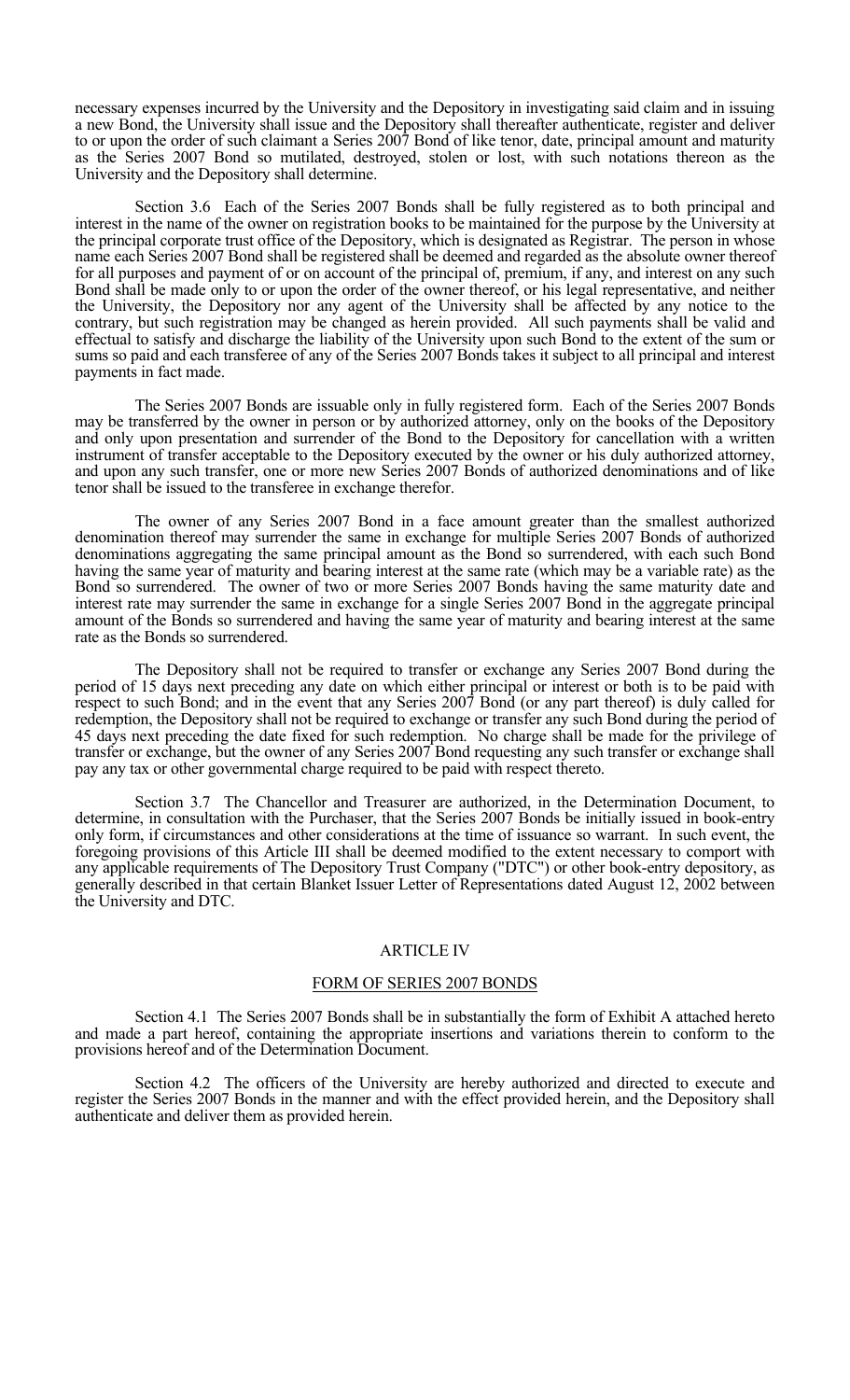#### ARTICLE V

#### SALE AND DELIVERY OF SERIES 2007 BONDS; DISPOSITION OF PROCEEDS OF SALE

 Section 5.1 (a) This Board hereby authorizes and approves the preparation by appropriate officials of the University, in consultation with Bond Counsel, the Purchaser and other professional advisers to the University, of a Preliminary Official Statement of the University (the "POS"), and the conversion by said officials and advisers of the POS into a final Official Statement of the University (the "Official Statement"), relative to the issuance and sale of the Series 2007 Bonds. This Board hereby further authorizes the distribution and use of the POS and the Official Statement by the Purchaser in the offering and sale of the Series 2007 Bonds. This Board further authorizes the Chancellor, in the Determination Document, to "deem final", for purposes and within the meaning of Rule 15c2-12(b)(1) of the SEC, the POS as of its date and to make such other and further representations with respect to the POS and Official Statement as may be customary and desirable.

 (b) The execution and delivery by the Chancellor of select copies of the POS and of the Official Statement, if so requested by the Purchaser, are hereby authorized.

 (c) The University will, by the date on which the Purchaser shall have advised the University in writing that it intends to mail confirmations to prospective purchasers of Series 2007 Bonds, furnish to the Purchaser copies of the Official Statement in sufficient quantity to enable the Purchaser to comply with SEC Rule 15c2-12(b)(4) and the rules of the MSRB.

 (d) If at any time prior to the Issue Date or within 90 days thereafter any event occurs which is within the Sphere of Knowledge of the University or the Purchaser and which causes the Official Statement as then in effect to contain any untrue statement of a material fact or omit to state any fact necessary to make the statements therein not misleading in any material respect, the University or the Purchaser, as the case may be, shall promptly notify each other and cooperate with each other in the preparation of an amendment of or supplement to the Official Statement which will correct such statement or omission. The University will advise the Purchaser promptly of any proposal to amend or supplement the Official Statement and will not effect any such amendment or supplement without the consent of the Purchaser. The University will advise the Purchaser promptly of the institution of any action, suit, proceeding, inquiry or investigation of which it has any knowledge seeking to prohibit, restrain or otherwise affect the use of the Official Statement in connection with the offering, sale or distribution of the Series 2007 Bonds.

 (e) From the date of the Official Statement until 90 days after the Issue Date, if any event relating to or affecting the University shall occur which is known or becomes known to the Purchaser or Bond Counsel and as a result of which it is necessary, in the opinion of the Purchaser or Bond Counsel, to amend or supplement the Official Statement in order to make the Official Statement not misleading in the light of the circumstances existing at the time such event shall occur, the University will cause to be forthwith prepared and furnished to the Purchaser (at the expense of the University for 90 days after the Issue Date, thereafter at the expense of the Purchaser) a reasonable number of copies of an amendment of or supplement to the Official Statement (in form and substance satisfactory to the Purchaser and Bond Counsel) which will amend or supplement the Official Statement so that it will not contain an untrue statement of a material fact or omit to state a material fact necessary in order to make the statements therein, in the light of the circumstances existing at that time, not misleading.

 (f) The University shall cooperate with the Purchaser in taking all actions necessary for the qualification of the Series 2007 Bonds for offer and sale (and the continuation of the effectiveness of such qualification so long as required for the distribution of the Series 2007 Bonds) and the determination of eligibility for investment in the Series 2007 Bonds under the laws of such jurisdictions as the Purchaser may reasonably request; provided, however, that the University will not be required to qualify as a foreign corporation or to do business or to file a general consent to service of process in connection with any such qualification in any jurisdiction other than the State of Alabama.

 Section 5.2 The Chancellor and Treasurer are hereby entrusted to select and approve the Purchaser of the Series 2007 Bonds, and to confirm such selection in the Determination Document. The Series 2007 Bonds are hereby awarded and sold to the Purchaser at a purchase price equal to (a) such percentage of the aggregate principal amount thereof as is herein entrusted to be determined and approved by the Chancellor and Treasurer and confirmed in the Determination Document, plus (b) interest accrued on said aggregate principal amount from their dated date to but not including the Issue Date, (c) less such amount of original issue discount, if any, plus such amount of premium, if any, as are herein entrusted to be determined and approved by the Chancellor and Treasurer and confirmed in the Determination Document. The Board authorizes the preparation or review by Bond Counsel, and the execution and delivery on behalf of the University by the Chancellor or the Treasurer, of a Purchase Agreement for the Series 2007 Bonds.

 The Treasurer of the University is authorized and directed to make the necessary arrangements with the Purchaser to establish the date, location, procedure and conditions for the delivery of the Series 2007 Bonds to the Purchaser or its order, and to take all steps necessary to effect due execution and delivery of the Series 2007 Bonds under the terms of this Resolution.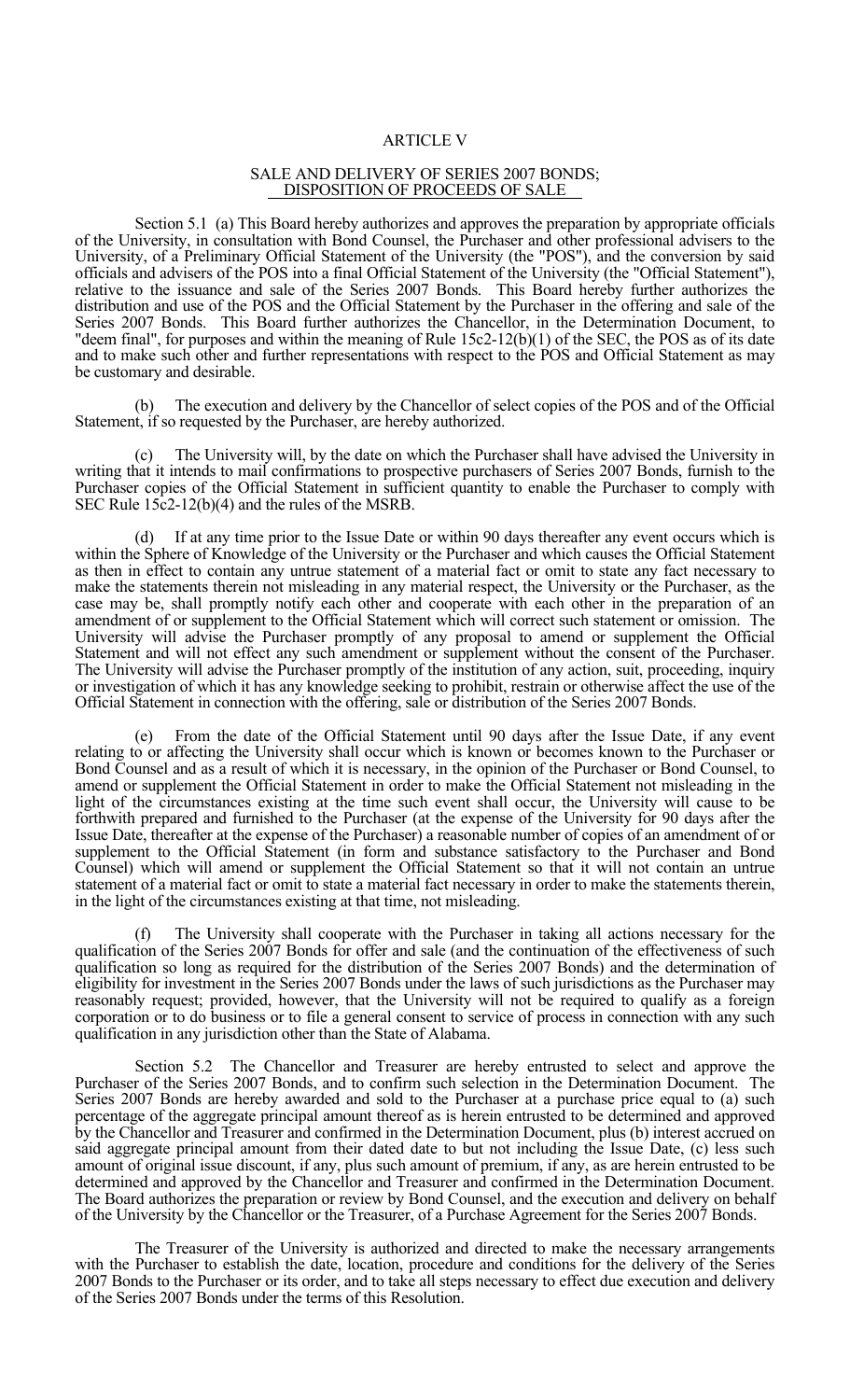Section 5.3 The University may at any time or from time to time execute the Series 2007 Bonds, but before such Bonds shall be delivered to the Purchaser, there shall be filed, with the Secretary of the Board and the Depository, the instruments required by Article VII of the Bond Resolution.

 The receipt of the Treasurer of the University shall be full acquittal to the Purchaser for the purchase price of the Series 2007 Bonds, and the Purchaser shall be under no obligation to see to the application thereof. The University, however, shall hold the proceeds from the sale of such Bonds in trust, and shall dispose of the same only as provided in this Resolution. When received: (a) the part of the purchase price of the Series 2007 Bonds representing accrued interest thereon to the date of payment of such purchase price shall be transferred by the University to the Depository for deposit in the Bond Fund; and (b) the balance of said purchase price shall be deposited by the University in the Series 2007 Construction Account.

 If necessary, the Chancellor of the University is hereby authorized and empowered, on behalf of the Board, to determine and direct alternative allocations of the proceeds of the Series 2007 Bonds and of amounts on deposit in the Bond Fund and Reserve Fund, such determination and direction to be made, if necessary, in the Determination Document.

#### ARTICLE VI

#### SERIES 2007 CONSTRUCTION ACCOUNT

Section 6.1 (a) The University shall open and maintain one or more separate accounts to be known collectively as the "Series 2007 Construction Account" (with such additional designation as may be appropriate to distinguish the accounts, if more than one, from one another), in each case in a bank which is a member of the Federal Deposit Insurance Corporation or any agency which shall hereafter succeed to its functions and duties.

 (b) The moneys in the Series 2007 Construction Account shall be applied only to pay or reimburse (a) costs of acquiring, constructing, furnishing and equipping the Improvements, including the repayment of any interim or temporary loans or advances made to or by the University for such purpose, and (b) expenses incurred in connection with the issuance of the Series 2007 Bonds. Withdrawals may be made by the University from the Series 2007 Construction Account by check or order accompanied by a certificate or certificates signed by an authorized officer of the University, stating the name of the payee and the amount and purpose of the payment. The bank serving as depository of any Series 2007 Construction Account (which may also be the Depository) shall not be responsible for the application of any moneys so withdrawn from said Account by the University.

 (c) Any moneys on deposit in a Series 2007 Construction Account not required for current disbursements shall be invested in Permitted Investments, as hereinafter defined. Any such investments shall be payable in such amounts and at such times as may be necessary to meet required payments from that Series 2007 Construction Account. The earnings from any such investments shall be deposited in that Series 2007 Construction Account. No investment shall be made which would cause any of the Series 2007 Bonds to be "arbitrage bonds" or "hedge bonds" as those terms are used in Section 148 and Section 149 $(g)$ , respectively, of the Code. The depository for any Series 2007 Construction Account, by acceptance of its duties hereunder, agrees to keep such records and supply such information to the University as will enable the University to make any necessary rebate payments in full and timely manner, in accordance with Section 9.1(h) hereof.

 (d) As used herein, "Permitted Investments" shall mean and include any of the following (unless proscribed by the issuer of any Policy, Alternate Credit Enhancement or Reserve Credit Facility securing the Series 2007 Bonds):

(1) Cash (insured at all times by the Federal Deposit Insurance Corporation);

 (2) Obligations of, or obligations guaranteed as to principal and interest by, the United States of America ("U.S.A.") or any agency or instrumentality thereof, when such obligations are backed by the full faith and credit of the U.S.A., including (i) U.S.A. treasury obligations, (ii) all direct or fully guaranteed obligations, (iii) Farmers Home Administration, (iv) General Services Administration, (v) Guaranteed Title XI financing, (vi) Government National Mortgage Association (GNMA), and (vii) State and Local Government Series;

 (3) Obligations of any of the following federal agencies which obligations represent the full faith and credit of the U.S.A., including: (i) Export-Import Bank, (ii) Rural Economic Community Development Administration, (iii) U.S.A. Maritime Administration, (iv) Small Business Administration, (v) U.S.A. Department of Housing & Urban Development (PHAs), (vi) Federal Housing Administration, and (vii) Federal Financing Bank;

 (4) Direct obligations of any of the following federal agencies which obligations are not fully guaranteed by the full faith and credit of the U.S.A.: (i) senior debt obligations issued by the Federal National Mortgage Association (FNMA) or Federal Home Loan Mortgage Corporation (FHLMC), (ii) obligations of the Resolution Funding Corporation (REFCORP), (iii) senior debt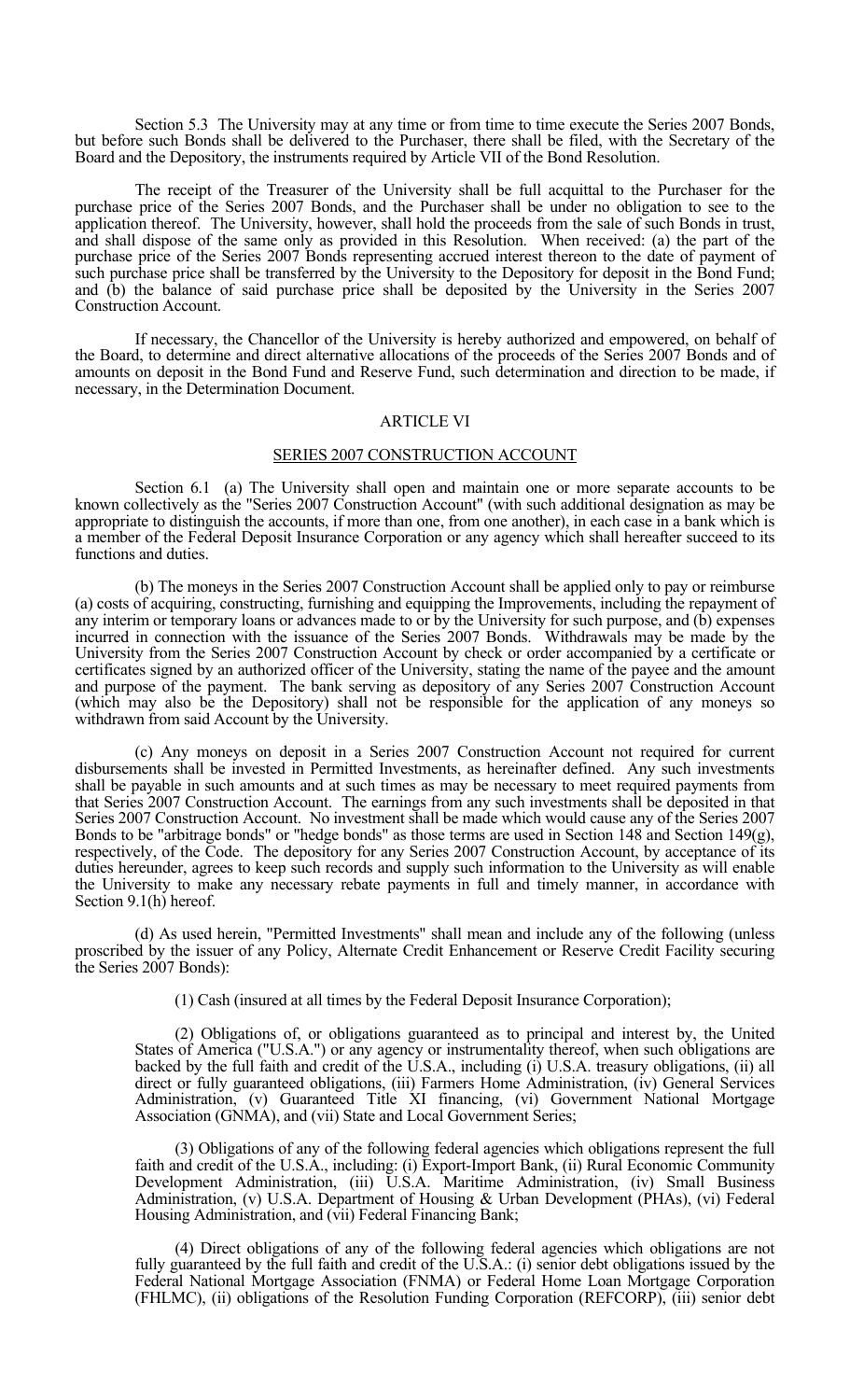obligations of the Federal Home Loan Bank System, and (iv) senior debt obligations of other Government Sponsored Agencies approved by Ambac;

 (5) U.S.A. dollar denominated deposit accounts, federal funds and bankers' acceptances with domestic commercial banks which have a rating on their short-term certificates of deposit on the date of purchase of "P-1" by Moody's Investors Service, Inc. ("Moody's") and "A-1" or "A-1+" by Standard & Poor's Ratings Services ("S&P") and maturing not more than 360 calendar days after the date of purchase (note that ratings on holding companies are not considered as the rating of the bank in question);

 (6) Commercial paper which is rated at the time of purchase in the single highest classification, "P-1" by Moody's and "A-1+" by S&P and which matures not more than 270 calendar days after the date of purchase;

(7) Investments in a money market fund rated "AAAm" or "AAAm-G" or better by S&P;

 (8) Pre-refunded "Municipal Obligations" (herein defined as any bonds or other obligations of any state of the U.S.A. or of any agency, instrumentality or local government unit of any such state) which are not callable at the option of the obligor prior to maturity or as to which irrevocable instructions have been given by the obligor to call on the date specified in the notice; and (i) which are rated, based on an irrevocable escrow account or fund (the "escrow"), in the highest rating category of Moody's or S&P or any successor thereto;  $or$  (ii) (A) which are fully secured as to</u> principal and interest and redemption premium, if any, by an escrow consisting only of cash or obligations described in clause (2) above, which escrow may be applied only to the payment of such principal of and interest and redemption premium, if any, on such Municipal Obligations on the maturity date or dates thereof or the specified redemption date or dates pursuant to such irrevocable instructions, as appropriate, and (B) which escrow is sufficient, as verified by a nationally recognized independent certified public accountant, to pay principal of and interest and redemption premium, if any, on such Municipal Obligations on the maturity date or dates thereof or the specified redemption date or dates pursuant to such irrevocable instructions, as appropriate;

 (9) Municipal Obligations rated "Aaa/AAA" by both Moody's and S&P or general obligations of states of the U.S.A. rated "A2/A" or higher by both Moody's and S&P; and

 (10) other forms of investments (including investment agreements and repurchase agreements) which may be approved in writing by the issuer of any Policy, Alternate Credit Enhancement or Reserve Credit Facility securing the Series 2007 Bonds.

#### ARTICLE VII

### CONTINUING DISCLOSURE AGREEMENT

 Section 7.1 The University makes the covenants set forth in this Article VII as an agreement (this "Continuing Disclosure Agreement") for the benefit of the holders and beneficial owners from time to time of the Series 2007 Bonds, in accordance with the requirements of SEC Rule 15c2-12 (the "Rule"), with terms used in this Article having the meanings given to them or incorporated by reference in the Rule. This Continuing Disclosure Agreement constitutes a part of the contract between the University and such holders and beneficial owners, pursuant to Section 13.2 of the Bond Resolution; provided, however, that as to matters of default, remedy and amendment with respect to this Continuing Disclosure Agreement, the provisions of this Article VII shall govern.

Section 7.2 The University undertakes to provide, either directly or indirectly through such agent as the University may designate from time to time:

 (a) To each "nationally recognized municipal securities information repository" ("NRMSIR") and to the information depository (if any) from time to time designated by the State ("SID"), within 180 days following the end of each Fiscal Year, unaudited annual financial information concerning the University, which shall be internally prepared by appropriate officials of the University in conformity with accounting principles generally accepted in the United States of America;

 (b) To each NRMSIR and to the SID, when and if available, audited financial statements of the University;

 (c) To each NRMSIR or to MSRB, at 1900 Duke Street, Suite 600, Alexandria, VA 22314- 3412 (or at such different address as MSRB may have from time to time), and to the SID, notice in a timely manner of any of the following events, within the meaning of Rule 15c2-12, with respect to the Series 2007 Bonds, if material: (1) principal and interest payment delinquencies; (2) non-payment related defaults; (3) unscheduled draws on debt service reserves reflecting financial difficulties; (4) unscheduled draws on credit enhancements reflecting financial difficulties; (5) substitution of credit or liquidity providers, or their failure to perform; (6) adverse tax opinions or events affecting the Tax-Exempt status of any Series 2007 Bonds issued on a Tax-Exempt basis; (7) modifications to rights of holders of Series 2007 Bonds; (8) bond calls;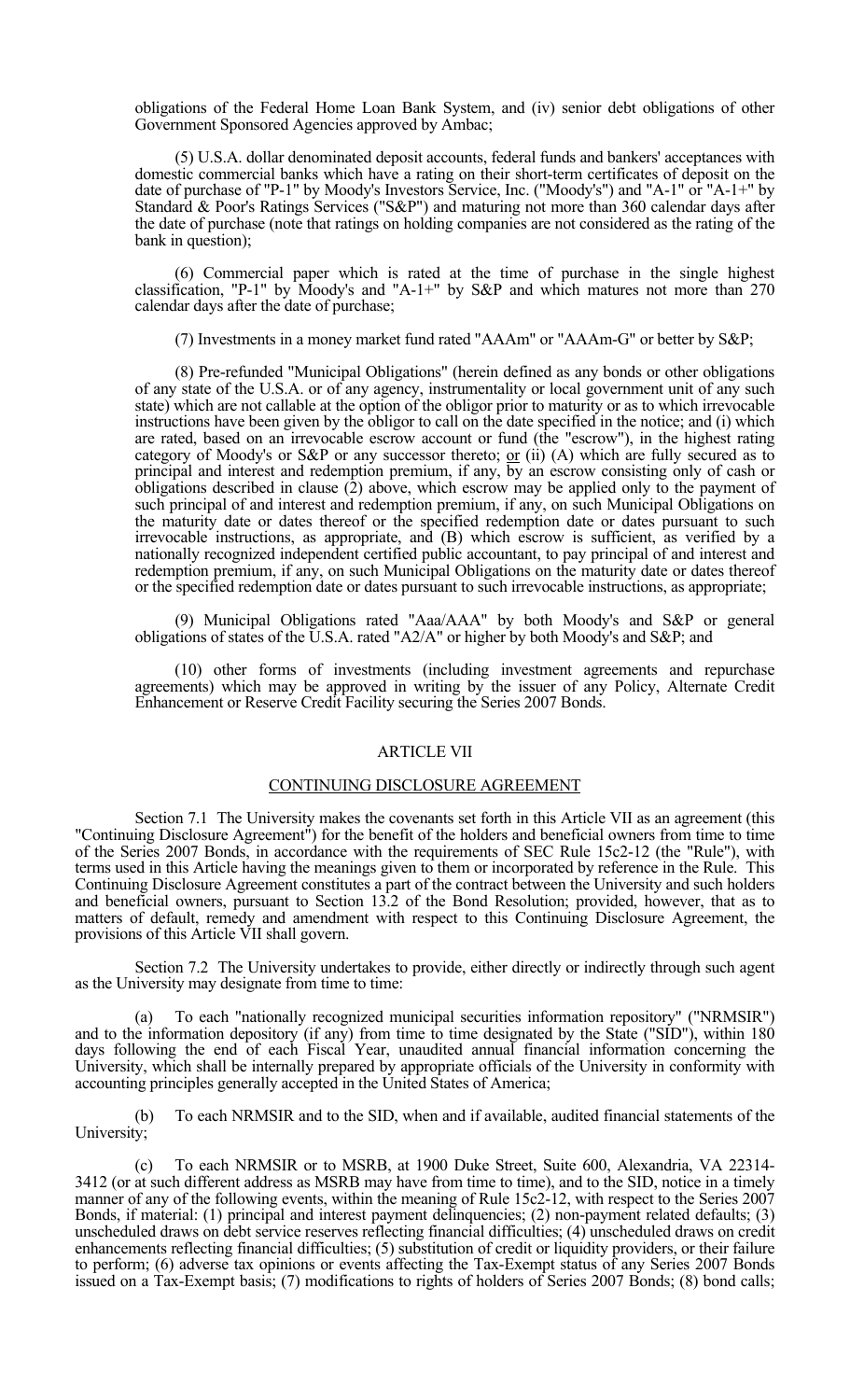(9) defeasances; (10) release, substitution or sale of property securing repayment of the Series 2007 Bonds; and (11) rating changes; and

 (d) To each NRMSIR and to the SID, notice in a timely manner of a failure of the University to provide the annual financial information referenced in subsection (a) above within the period of time therein specified.

 Section 7.3 The exclusive remedy for any breach of this Continuing Disclosure Agreement by the University shall be limited, to the extent permitted by law and as hereinafter provided, to a right of holders and beneficial owners, or the Depository, to cause proceedings in equity to be instituted and maintained to obtain the specific performance by the University of its obligations hereunder. Any individual holder or beneficial owner may institute and maintain, or cause to be instituted and maintained, such proceedings to require the University to provide or cause to be provided a pertinent filing if such filing is due and has not been made. Any such proceedings to require the University to perform any other obligation under this Continuing Disclosure Agreement (including any proceedings that contest the sufficiency of any pertinent filing) shall be instituted and maintained only by the Depository, which may institute and maintain any such proceedings in its discretion and shall do so, subject to the same conditions, limitations and procedures that would apply under the Bond Resolution if the breach were a default under the Bond Resolution, at the direction of the holders of at least 60% in aggregate principal amount of the Series 2007 Bonds then outstanding, excluding any Series 2007 Bonds held by or for the account of the University. Any failure of the University to comply with the provisions of this Continuing Disclosure Agreement shall not be a default under the Bond Resolution.

 Section 7.4 This Continuing Disclosure Agreement may be amended, and noncompliance by the University with any provision of it may be waived, as may be necessary or appropriate to achieve its compliance with any applicable federal securities law or rule, to cure any ambiguity, inconsistency or formal defect or omission, and to address any change in circumstances arising from a change in legal requirements, change in law or change in the identity, nature or status of the University or the type of business conducted by the University. Any such amendment or waiver shall not be effective unless this Continuing Disclosure Agreement (as amended or taking into account such waiver) would have complied with the requirements of the Rule at the time of the primary offering of the Series 2007 Bonds, after taking into account any applicable amendments to or official interpretations of the Rule, as well as any change in circumstances, and until either (a) the University and the Depository shall have received a written opinion of Bond Counsel or other qualified independent special counsel selected by the Depository, or the Depository shall have determined, that the amendment would not materially impair the interests of holders or beneficial owners of the Series 2007 Bonds, or (b) the Depository shall have received the written consent to the amendment or waiver of the holders of at least a majority in aggregate principal amount of the Series 2007 Bonds then outstanding, excluding any Series 2007 Bonds held by or for the account of the University.

Section 7.5 The obligations of the University under this Continuing Disclosure Agreement shall remain in effect only for such period that (a) the Series 2007 Bonds are outstanding in accordance with their terms and (b) the University remains an obligated person with respect to the Series 2007 Bonds within the meaning of the Rule. The obligation of the University to provide notices of material events shall terminate, if and when the University no longer remains an obligated person with respect to the Series 2007 Bonds, provided that the University shall provide notice of such termination to MSRB and the SID.

#### ARTICLE VIII

### SOURCES OF PAYMENT OF BONDS: PLEDGES, FUNDS AND THE APPLICATION THEREOF

 Section 8.1 The Series 2007 Bonds are issued as Parity Bonds under the Bond Resolution and all applicable provisions of the Bond Resolution referring to the Bonds shall be construed to refer to the Series 2007 Bonds as well as all other Bonds issued thereunder, and the moneys in the Bond Fund and the moneys in or other securities held to the credit of the Reserve Fund shall be applied for the payment and benefit of all such Bonds to the extent and in the manner therein provided, even though all or a portion of such moneys may have been paid into the Funds prior to the issuance of the Series 2007 Bonds -- all to the end that the Series 2007 Bonds shall be secured in all respects on a parity with all other Bonds. Neither the principal of nor the interest on any of the Bonds, including the Series 2007 Bonds, shall constitute an obligation or debt of the State within the meaning of any constitutional or statutory provision whatsoever. The Bonds shall not be a charge on the general credit or the tax revenues of the State, and shall not in any event be payable out of any moneys at any time provided for or appropriated by the State. Neither the State nor the University shall be obligated, directly or indirectly, to contribute any funds, property or resources to the payment of the Bonds, except the fees and moneys pledged and the moneys in the Bond Fund and the moneys in or other securities held to the credit of the Reserve Fund, as provided in the Bond Resolution and this Resolution. Reference is made to Article X of this Resolution regarding the authorization to commence negotiations for the issuance and delivery of a Policy or Alternate Credit Enhancement, as additional security for the Series 2007 Bonds.

 Section 8.2 The semiannual payments into the Bond Fund as provided for in Section 8.4 of the Bond Resolution shall be adjusted to provide for such additional amounts as may be necessary to pay the principal of and interest on the Series 2007 Bonds, as well as all other outstanding Bonds. In determining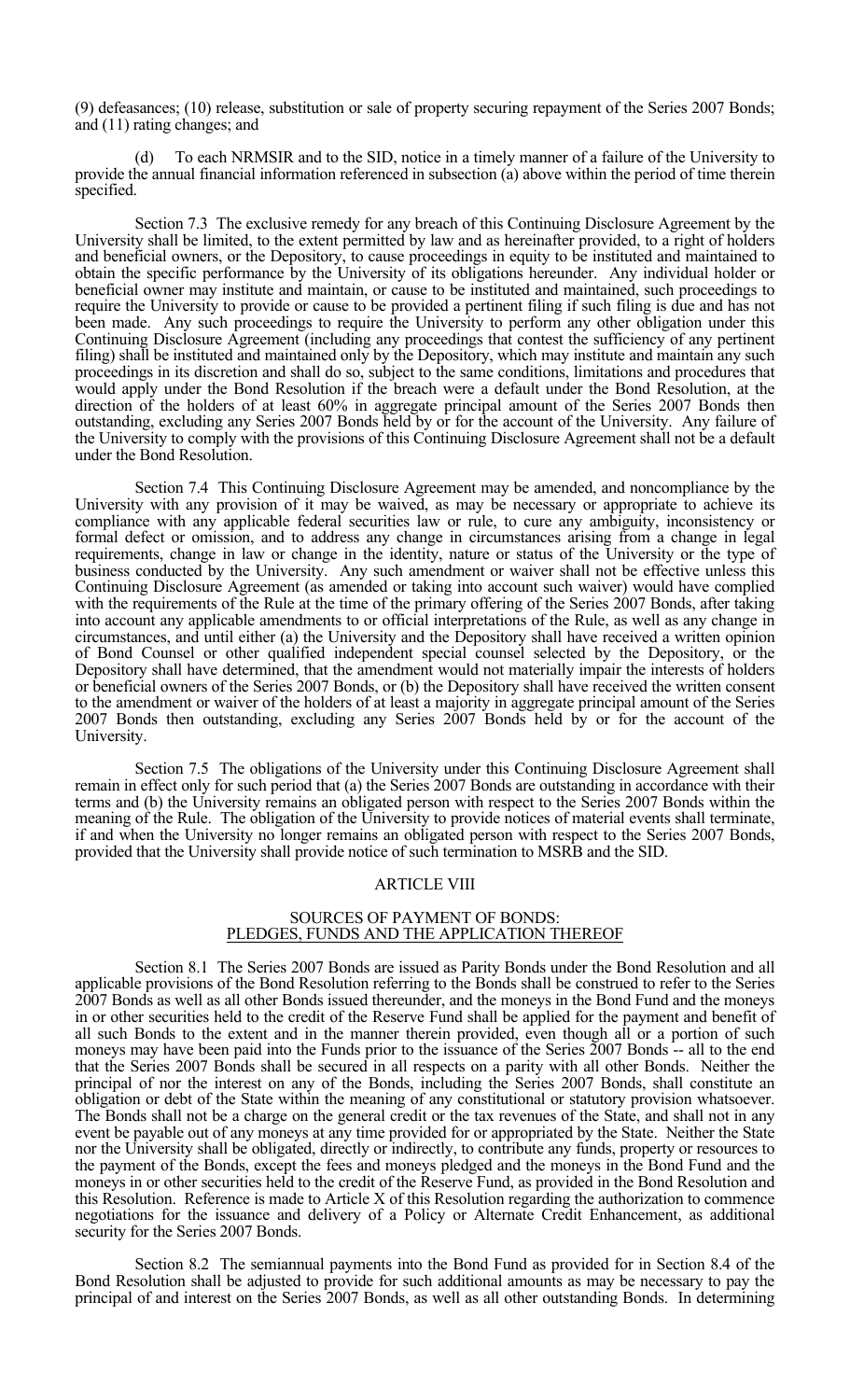the amounts to be transferred by the Depository to the Bond Fund on or before April 25 and October 25 in each year as provided in Section 8.4 of the Bond Resolution, the Bonds shall be deemed to include the Series 2007 Bonds as well as all other outstanding Bonds. In making any such transfers to the Bond Fund, the Depository shall take account of and give credit for any moneys paid therein from the proceeds of the Series 2007 Bonds, and any amounts paid therein pursuant to the covenant contained in Section 8.1 of this Resolution.

 Section 8.3 In accordance with Section 7.4 of the Bond Resolution, as amended by the 1997 Supplemental Resolution, on or before the Issue Date, and as a further condition precedent to the issuance of the Series 2007 Bonds, the University shall deposit or cause to be deposited with the Depository an amount equal to the Maximum Annual Debt Service Requirement in respect of the Series 2007 Bonds, provided that such condition may be satisfied by delivery to the Depository of a Reserve Credit Facility (such as the 2001 Surety Bond or the 2003 Surety Bond) in face amount equal to such Maximum Annual Debt Service Requirement. Reference is made to Article X of this Resolution regarding the authorization to commence negotiations for the issuance and delivery of a Reserve Credit Facility satisfying such Maximum Annual Debt Service Requirement.

 Section 8.4 All additional payments into the Bond Fund and any payments into or securities added to the credit of the Reserve Fund as hereinabove provided shall be made in the same order, with the same priority and from the same sources as the payments provided to be made into the Funds by the Bond Resolution.

#### ARTICLE IX

#### TAX-RELATED REPRESENTATIONS AND COVENANTS

 Section 9.1 The University makes the following representations, warranties and covenants as the basis for its issuance of the Series 2007 Bonds, which representations, warranties and covenants are intended to be relied upon:

 (a) The University warrants that the interest on the Series 2007 Bonds is and will continue to be excludable from the gross income of the owners thereof for federal income tax purposes. The University will continually comply with all requirements imposed by the Code as conditions to the exclusion from gross income for federal income tax purposes of the interest on the Series 2007 Bonds.

The University will not apply or permit the proceeds of the Series 2007 Bonds to be applied in a manner that would cause any of them to be deemed "private activity bonds" within the meaning of Section 141 of the Code. There are and will be no leases from the University to any person or any other arrangement, express or implied, that would result, in the aggregate, in (i) the use, directly or indirectly, of more than five percent (5%) of the improvements financed or refinanced with the proceeds of the Series 2007 Bonds for any "private business use", within the meaning of Section 141(b) of the Code; or (ii) the payment of debt service on more than 5% of the proceeds of the Series 2007 Bonds being directly or indirectly (A) secured by any interest in property used or to be used for any such "private business use" or in payments in respect of such property or (B) derived, directly or indirectly, from payments (whether or not to the University) in respect of property or borrowed money used or to be used for any such "private business use"; provided, however, that the 5% limit set forth in clause (i) and/or (ii) may be exceeded if Bond Counsel opines that that will not cause interest on the Series 2007 Bonds to cease to be Tax-Exempt.

 (c) The University will not use (directly or indirectly) any of the proceeds of the Series 2007 Bonds to make or finance loans to any persons.

 (d) Except to the extent permitted under Section 149(b)(3) of the Code, (i) payment of principal of or interest on the Series 2007 Bonds is not directly, indirectly or otherwise guaranteed (in whole or in part) by the United States (or any agency or instrumentality thereof), and (ii) none of the proceeds of the Series 2007 Bonds will be used to make loans the payment of principal or interest with respect to which is to be guaranteed (in whole or in part) by the United States (or any agency or instrumentality thereof).

The University covenants that it will restrict the use and investment of the proceeds of the Series 2007 Bonds in such manner and to such extent, if any, and take or refrain from taking such other actions, all as may be necessary, after taking into account reasonable expectations at the time of the delivery of and payment for the Series 2007 Bonds, so that the Series 2007 Bonds will not constitute "arbitrage bonds" within the meaning of Section 148 of the Code or "hedge bonds" within the meaning of Section 149(g) of the Code.

 (f) The Chancellor and the Treasurer of the University are hereby authorized to execute and deliver an appropriate certificate of the University (the "Tax Compliance Certificate") for inclusion in the transcript of proceedings for the Series 2007 Bonds, to be made as of the Issue Date. The Tax Compliance Certificate shall, among other things, reaffirm as of its date the continuing accuracy, completeness and correctness of the tax-related representations herein contained, set forth the reasonable expectations of the University regarding the amount and use of all the proceeds of the Series 2007 Bonds and the facts and estimates on which those expectations are based, and contain such other and further representations and covenants on the part of the University as Bond Counsel or the Purchaser shall request to evidence the Tax-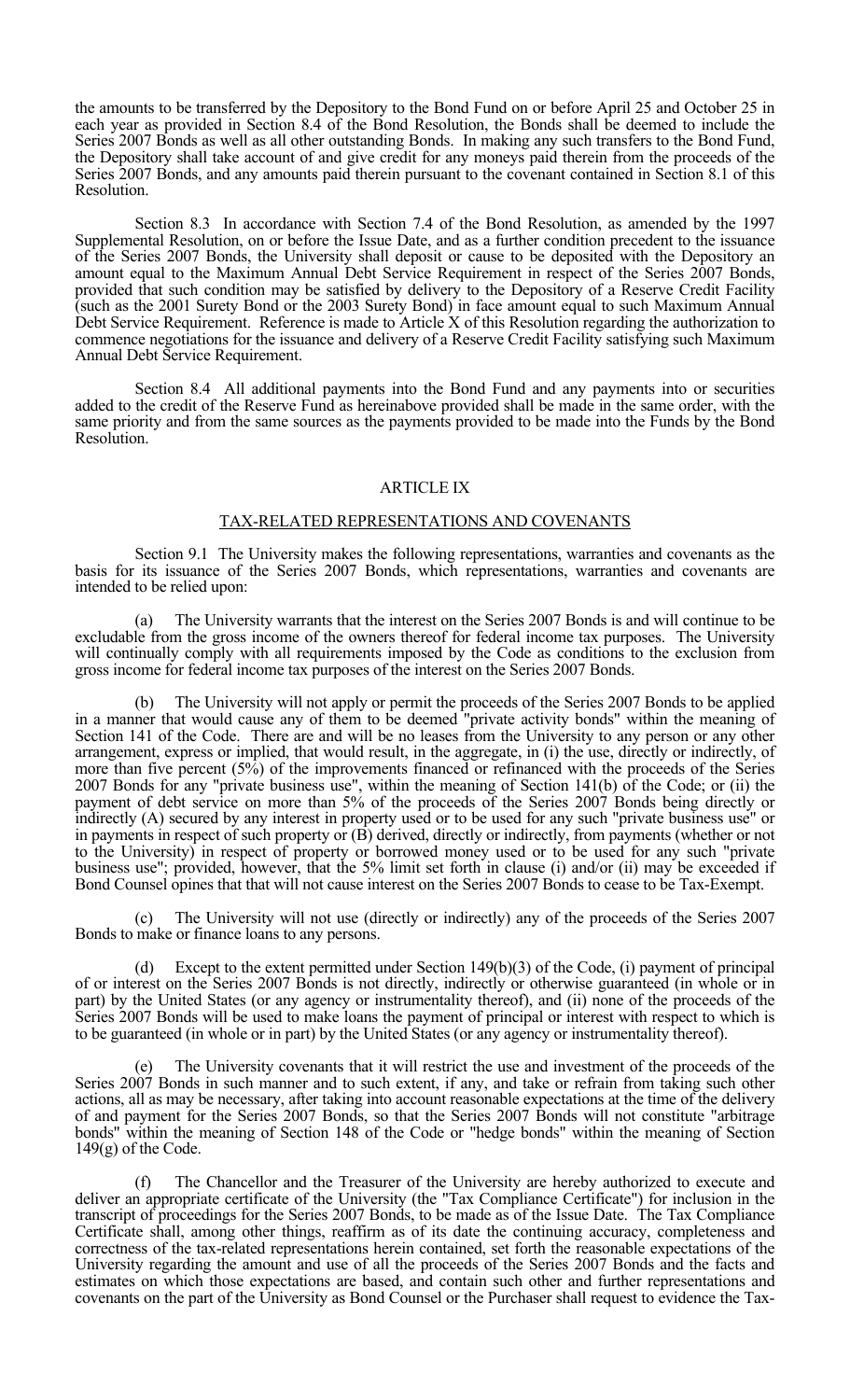Exempt status of the Series 2007 Bonds and the commitment of the University to maintain the same. The University hereby agrees to perform any such covenants contained in the Tax Compliance Certificate.

 (g) The University will make such informational reports as may be required under the Code, and in particular Section 149(e) thereof, with respect to the issuance of the Series 2007 Bonds.

(h) The University covenants that it will (i) apply the proceeds of the Series 2007 Bonds to the governmental purposes of the borrowing, (ii) make timely rebate payments to the United States, if any are required, and (iii) maintain books and records and make calculations and reports necessary to make and to evidence sufficient rebate payments.

#### ARTICLE X

#### EFFORTS TO OBTAIN CREDIT ENHANCEMENT

 Section 10.1 The Chancellor and the Treasurer are hereby authorized and directed to enter into negotiations as promptly as is practicable with MBIA, Ambac and/or such other municipal bond insurers or providers of Alternate Credit Enhancement as the Purchaser may recommend for the purpose of obtaining (i) a Policy and/or Alternate Credit Enhancement covering all or any part of the Series 2007 Bonds and (ii) a Reserve Credit Facility, analogous to the 2001 Surety Bond or the 2003 Surety Bond, satisfying the Maximum Annual Debt Service Requirement for the Series 2007 Bonds. Such officers are authorized and directed to provide to the insurers and providers of Alternate Credit Enhancement such financial and other information regarding the University, including without limitation such information as appears or will appear in the POS, as they may reasonably require to reach a credit and pricing decision. If successful in obtaining satisfactory commitments for such Policy and/or Alternate Credit Enhancement and Reserve Credit Facility, the Chancellor and the Treasurer are hereby authorized to execute and deliver, subject to the review of Bond Counsel, any and all documents (including without limitation one or more commitment letters or reimbursement agreements and a guaranty agreement with the provider of such Reserve Credit Facility similar to the 2001 Guaranty or the 2003 Guaranty), and to take any and all other actions (including without limitation the payment of the agreed-upon premiums therefor), necessary to consummate the issuance of such Policy and/or Alternate Credit Enhancement and Reserve Credit Facility. The Chancellor and Treasurer are further authorized, subject to the review of Bond Counsel, to approve and adopt, in the Determination Document, such provisions and amendments supplementing this Resolution as are customarily requested and approved in connection with the issuance of such Policy and/or Alternate Credit Enhancement, which provisions and amendments shall appear as an appendix to the Determination Document and are hereby authorized to be designated and to constitute "Article XII" of this Resolution.

### ARTICLE XI

#### **MISCELLANEOUS**

 Section 11.1 This Resolution is adopted as a Supplemental Resolution in order to provide for the issuance of the Series 2007 Bonds as Parity Bonds pursuant to Article VII of the Bond Resolution, and the provisions of this Resolution shall be so construed. All provisions, covenants, terms, conditions, rights and remedies set forth in the Bond Resolution, as hereby supplemented, are hereby ratified and reaffirmed and are hereby adopted as being applicable to and shall for any and all purposes apply to the Series 2007 Bonds, as if such Bonds had been originally issued under the Bond Resolution.

 Section 11.2 This Board hereby authorizes Bond Counsel to prepare such other and further documents, certifications, assignments and instruments as Bond Counsel, the Depository or the Purchaser may require or as may be necessary or appropriate to consummate the transactions contemplated in this Resolution, including without limitation any certificates or reports referred to in Articles IX or X hereof. The Chancellor, Treasurer or any other appropriate officer or agent of the University is hereby authorized and directed to execute and deliver any and all such additional documents or certificates.

 Section 11.3 Any or all of the Series 2007 Bonds shall, for all purposes of this Resolution, be deemed fully paid and defeased if the Depository or other paying agent therefor shall be provided with the following:

 (a) a trust agreement between the University and the Depository or such other paying agent providing for the retirement of such Series 2007 Bonds by creating for that purpose an irrevocable trust fund sufficient to provide for payment in full of such Series 2007 Bonds (including payment of interest thereon on and until maturity or redemption), either at maturity or upon redemption or a combination of the two, which trust fund shall consist of (1) cash sufficient for such purpose, or (2) noncallable direct obligations of the United States of America which are certified by an independent public accounting firm of national reputation to be of such maturities or redemption dates and interest payment dates, and to bear such interest, as will be sufficient for such purpose, alone or together with any moneys to which reference is made in clause (1) above, without further investment or reinvestment of either the principal amount thereof or the interest earnings therefrom (which earnings are to be held likewise in trust and so committed);

a certified copy of a resolution of this Board calling for redemption those of the Series 2007 Bonds, if any, that are, according to said trust agreement, to be redeemed prior to their respective maturities;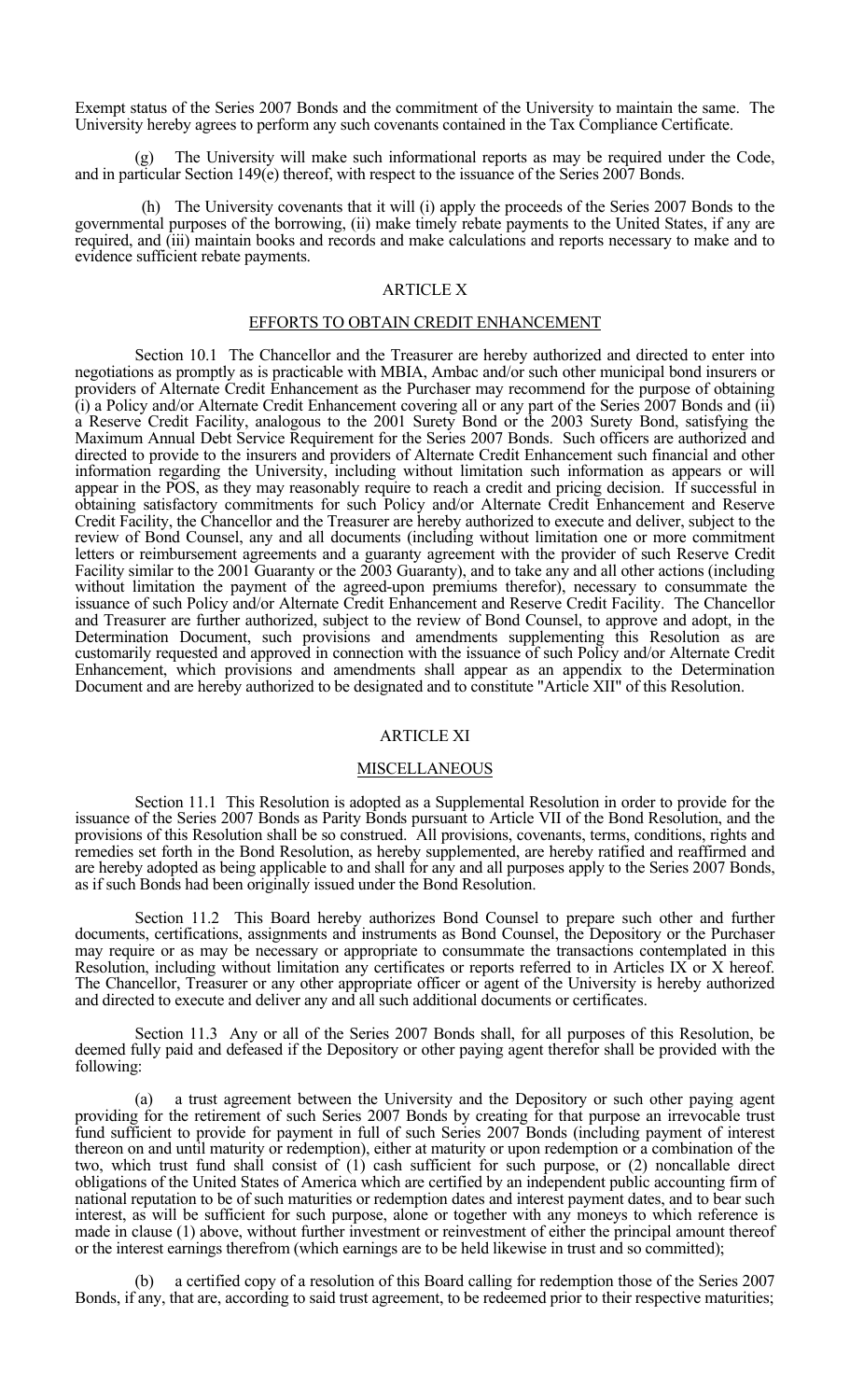(c) an opinion of Bond Counsel to the effect that the execution and carrying out of said trust agreement will not cause interest on the Series 2007 Bonds to cease to be Tax-Exempt; and

evidence that any applicable requirements of the 1997 Supplemental Resolution have been satisfied.

Section 11.4 If any one or more of the covenants, agreements or provisions provided in this Resolution shall be contrary to law, then such covenant or covenants, agreement or agreements, provision or provisions shall be null and void, and shall in no way affect the validity of the other provisions of this Resolution or of the Series 2007 Bonds.

 Section 11.5 This Resolution shall take effect upon its adoption by the Board, as evidenced by the endorsement hereon by the undersigned officers of the Board.

[BALANCE OF PAGE INTENTIONALLY LEFT BLANK]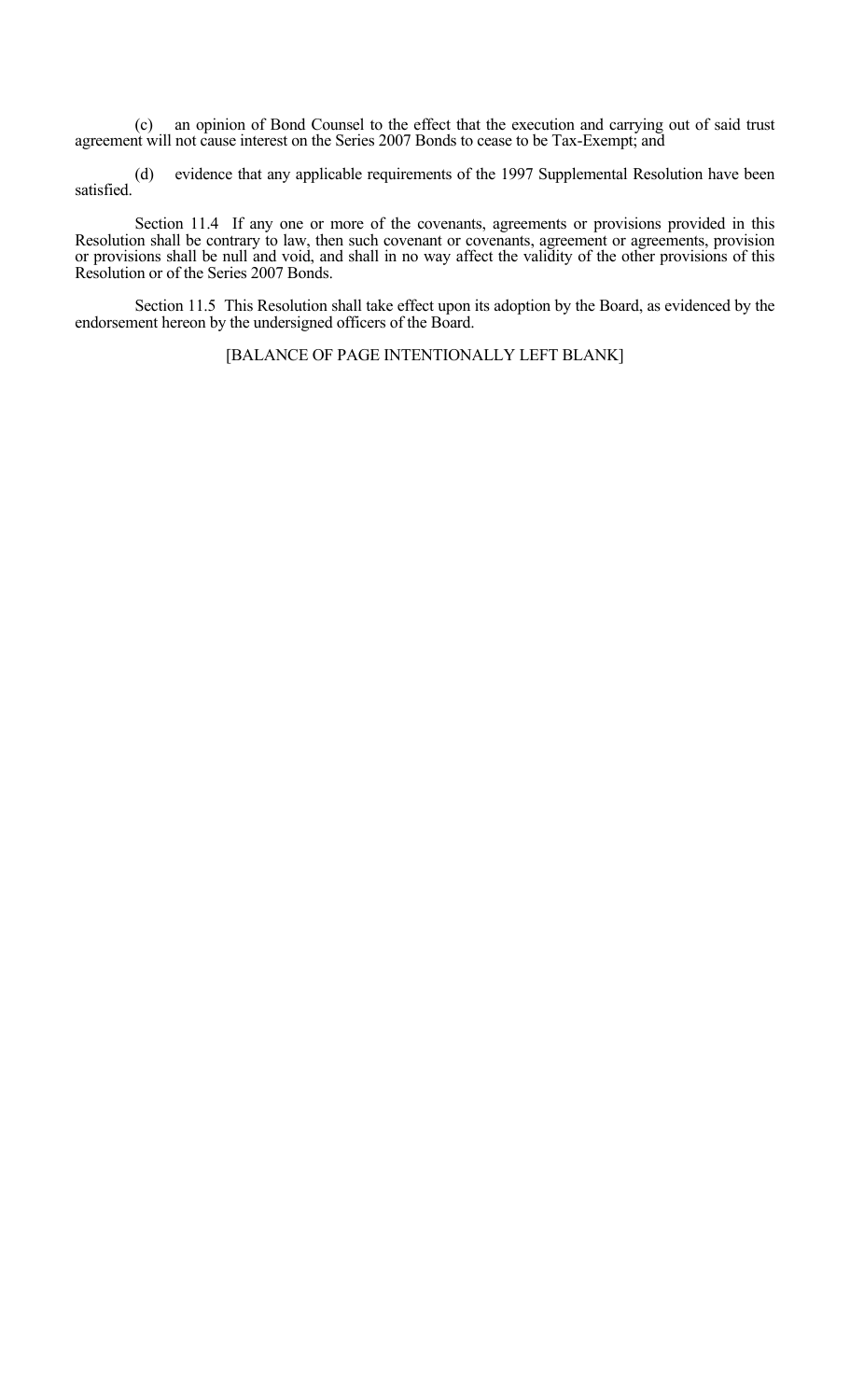#### **EXHIBIT A (Form of Series 2007 Bond)**

#### **(Form of Face of Bond)**

#### **UNITED STATES OF AMERICA STATE OF ALABAMA**

## **TROY UNIVERSITY GENERAL STUDENT FEE REVENUE BOND, SERIES 2007**

REGISTERED REGISTERED

 $NO. R-$ 

Interest Rate: Maturity Date: Dated: CUSIP:

\_\_\_\_\_\_\_\_\_\_\_\_\_\_\_\_\_ November 1, \_\_\_\_ \_\_\_\_\_\_\_\_\_\_\_\_\_\_\_ \_\_\_\_\_\_ percent (\_\_\_\_\_%)

per annum

 On the Maturity Date stated above, **TROY UNIVERSITY**, a public corporation and instrumentality of the State of Alabama (the "University"), for value received, hereby promises to pay to \_\_\_\_\_\_\_\_\_\_\_\_\_, or registered assigns, but solely from the Bond Fund hereinafter referred to, the principal

sum of

#### **\_\_\_\_\_\_\_\_\_\_\_\_\_\_\_\_\_\_\_\_\_\_\_ and NO/100 DOLLARS**

and to pay interest thereon at the per annum Interest Rate stated above, computed on the basis of a 360-day year composed of twelve 30-day months, payable semiannually on the first days of May and November in each year beginning 1, 200, from the most recent date to which interest shall have been paid or provided for or, if no interest shall have been paid or provided for, from the Dated date shown above. The principal of and redemption premium, if any, on this Bond are payable at the principal corporate trust office in the City of Birmingham, Alabama, of Regions Bank, formerly known as First Alabama Bank (the "Depository"), in any coin or currency which at the time of payment thereof shall be legal tender for the payment of debts due the United States of America. Interest on this Bond will be paid by check or draft of the Depository, mailed to the registered owner hereof at the address thereof shown on the bond registration records of the University kept by the Depository as registrar.

 This Bond is one of a duly authorized issue of Bonds authorized in the aggregate principal amount of \$\_\_\_\_\_\_\_\_\_\_\_\_\_\_\_\_ (the "Series 2007 Bonds") and issued pursuant to and in full compliance with (a) the Constitution and laws of the State of Alabama, including particularly Section 16-3-28 of the Code of Alabama of 1975, as amended, (b) a resolution duly adopted by the Board of Trustees of the University on August 15, 1969, as amended by subsequent resolutions duly adopted by the Board of Trustees of the University on August 14, 1970, on May 30, 1997, and on September 10, 2005 (collectively, the "Bond Resolution") and (c) a resolution supplemental to the Bond Resolution relative to the Series 2007 Bonds (the "Series 2007 Resolution"). Terms used but not otherwise defined herein shall have the meanings given to them in the Series 2007 Resolution.

 The Series 2007 Bonds are issued as Parity Bonds under and as defined in the Bond Resolution. The principal of and interest on the Series 2007 Bonds are payable solely from and are secured pro rata with all other bonds heretofore or hereafter issued as Parity Bonds pursuant to the Bond Resolution (collectively, the "Bonds") by a first lien upon and pledge of (a) moneys in or other securities held to the credit of the special funds designated the Bond and Interest Sinking Fund (the "Bond Fund") and the Debt Service Reserve Fund (the "Reserve Fund"), and (b) general fees levied by the University against students enrolled at the University (the "General Fees"), all as more particularly described in the Bond Resolution (collectively referred to herein as the "Revenues"). Additional bonds may hereafter be issued in successive series from time to time by the University payable from the Revenues equally and ratably and on a parity of lien with the Bonds (including the Series 2007 Bonds) theretofore issued pursuant to the Bond Resolution, subject, however, to the terms and conditions of the Bond Resolution. The Bond Resolution provides that the Revenues shall be segregated and paid into the Bond Fund in an amount sufficient to pay the principal of and interest on the Bonds as and when they mature and become due and (unless other provision be made for funding the reserve requirement) also paid into the Reserve Fund in an amount sufficient to establish and thereafter maintain a debt service reserve. Neither the University nor the State of Alabama (the "State") is obligated to make any payment to the Bond Fund or to the Reserve Fund except from the Revenues. Neither the principal of nor the interest on this Bond shall constitute an obligation or debt of the State within the meaning of any constitutional or statutory provision whatsoever. This Bond shall never be payable from any funds at any time provided for or appropriated by the State, and shall not be a charge on the general credit or tax revenues of the State. Neither the State nor the University shall be obligated, directly or indirectly, to contribute any funds, property or resources to the payment of the Bonds or the interest thereon, except the Revenues.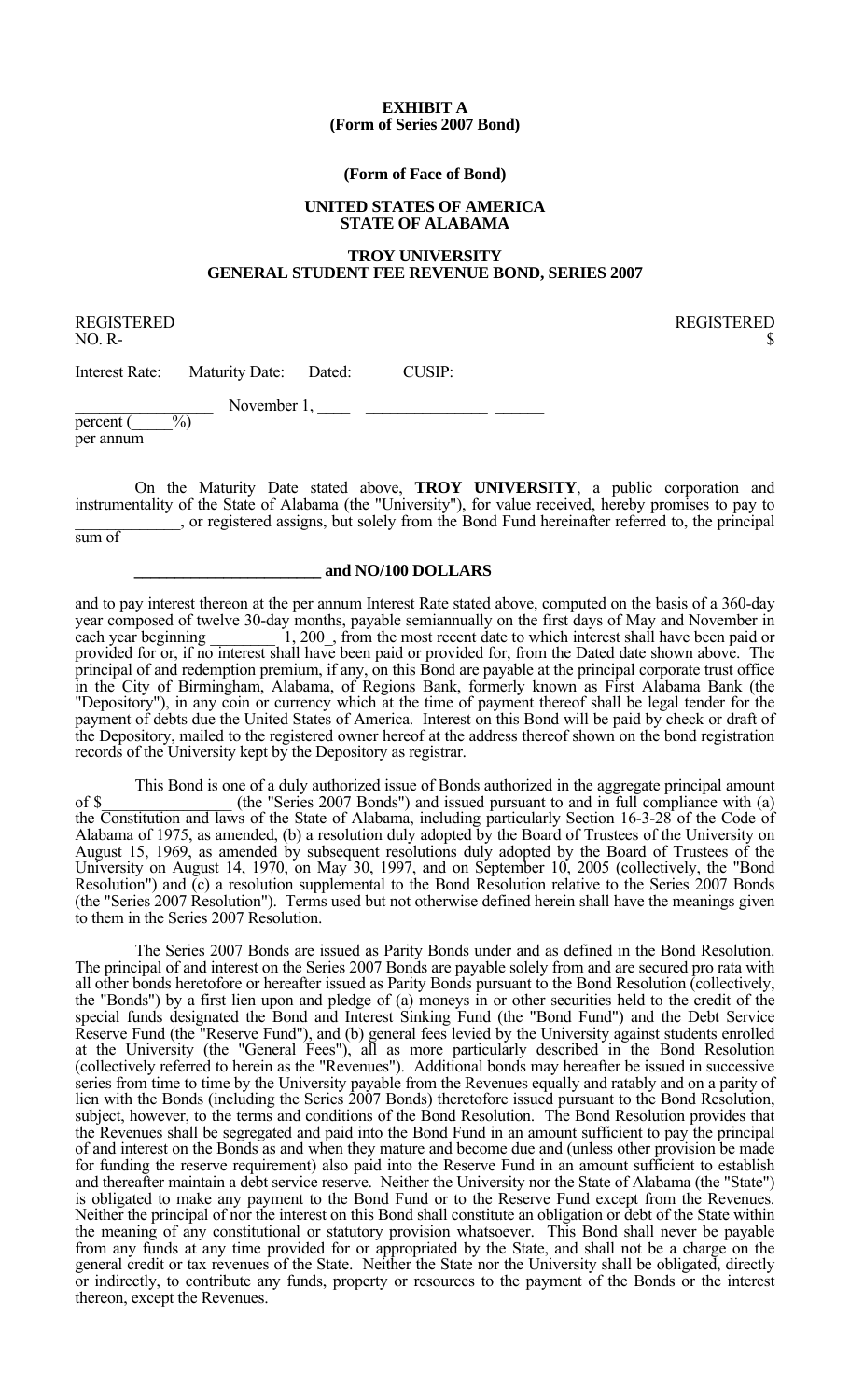The University has covenanted and agreed in the Bond Resolution and does hereby covenant and agree that, so long as this Bond is outstanding, it will continue to levy and collect fees from student attending the University in such amounts and at such times as will produce Revenues sufficient at all times to pay the principal of and interest on the Bonds as and when such principal and interest mature and become due, and also to establish and thereafter maintain or otherwise fund a debt service reserve.

 REFERENCE IS MADE TO THE FURTHER PROVISIONS OF THIS BOND SET FORTH ON THE REVERSE SIDE. THOSE PROVISIONS SHALL HAVE THE SAME EFFECT FOR ALL PURPOSES AS IF SET FORTH HERE.

 This Bond shall not be valid or become obligatory for any purpose or be entitled to any security or benefit under the Bond Resolution and the Series 2007 Resolution until the certificate of authentication and registration hereon shall have been executed by the Depository by the manual signature of one of its authorized officers.

 IT IS HEREBY CERTIFIED, RECITED AND DECLARED that all acts, conditions and things required by the Constitution and laws of the State to exist, happen and be performed precedent to and in the issuance of this Bond, and the issue of which it is one, do exist, have happened and have been performed in due time, form and manner.

 IN WITNESS WHEREOF, the University has caused this Bond to be executed in its behalf by a facsimile of the signature of its Chancellor, has caused its seal to be hereunto imprinted in facsimile and to be attested by a facsimile of the signature of its Treasurer and has caused this Bond to be dated the first day  $of$ 

### **TROY UNIVERSITY**

By: Its Chancellor

 $(S E A L)$ 

Attest:

By:<br>Its Treasurer

#### AUTHENTICATION AND REGISTRATION DATE:

#### Authentication and Registration Certificate

 The within Bond is one of those described in the resolution adopted by the Board of Trustees of Troy University authorizing its General Student Fee Revenue Bonds, Series 2007, and has been registered by the University on the registration books maintained with the undersigned in the name of the abovenamed owner on the authentication and registration date specified above.

#### **REGIONS BANK**

By:<br>Its Authorized Officer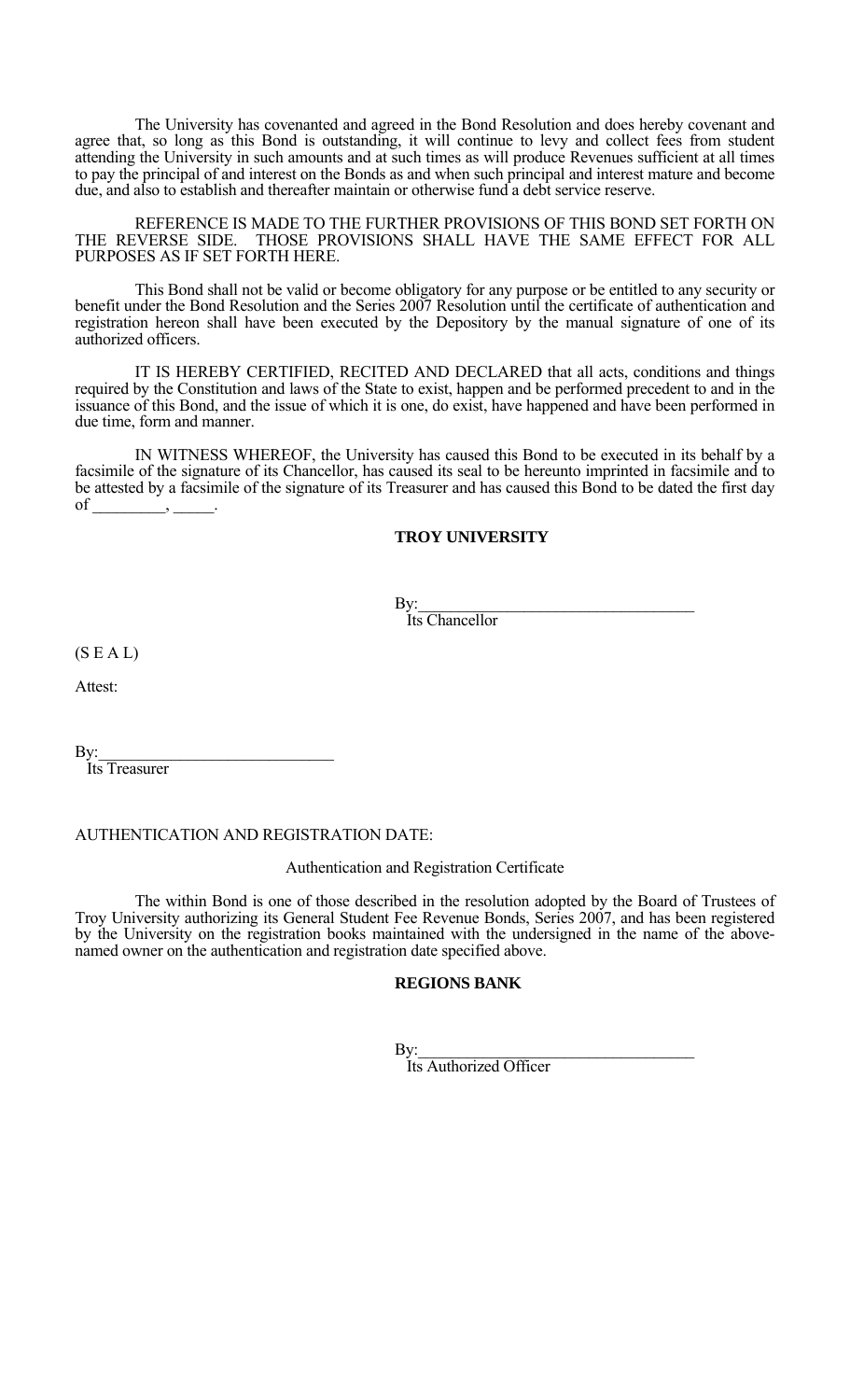#### (Form of Reverse of Bond)

Those of the Series 2007 Bonds having a stated maturity in \_\_\_\_\_\_\_\_ and thereafter are subject to redemption prior to their respective maturities, at the option of the University, on or after November 1, as a whole or in part on any date (and if in part, the maturities of those to be redeemed to be selected by the University, and if less than all the Series 2007 Bonds of a maturity are to be redeemed, in installments of \$5,000 or any integral multiple thereof, selected from such maturity by the Depository by random selection) at the redemption prices (expressed as percentages of principal amount) set forth in the following table, plus accrued interest to the date fixed for redemption:

| <b>Redemption Period</b> | Redemption |
|--------------------------|------------|
| (Both Dates Inclusive)   | Price      |

[The Series 2007 Bonds maturing on November 1, (the "Bonds") are subject to mandatory sinking fund redemption in part, by operation of mandatory sinking fund requirements, on November 1 of each of the following years, at a redemption price equal to 100% of the following respective principal amounts to be redeemed in such years, plus accrued interest thereon to the redemption date:

Year Principal Amount

If retired only by mandatory sinking fund redemption prior to their stated maturity, there would remain  $\$\$  in principal amount of the Bonds to be paid at maturity.

The University has the option to deliver **Bonds** to the Depository as registrar for cancellation, in any aggregate principal amount, and to receive a credit against the then-current mandatory sinking fund requirements and corresponding mandatory redemption obligation for such Bonds. Each such Bond so delivered, or previously redeemed, or purchased and cancelled, shall be credited by the Depository at 100% of the principal amount thereof against the then-current mandatory sinking fund obligation for such Bonds. Any excess of that amount over the then-current mandatory sinking fund requirements shall be credited against subsequent mandatory sinking fund redemption obligations for such Bonds.**]**

 In the event that less than all of the outstanding principal of any Series 2007 Bond is to be redeemed, the registered owner thereof shall surrender the Series 2007 Bond that is to be prepaid in part to the Depository in exchange, without expense to the owner, for a new Series 2007 Bond of like tenor except in a principal amount equal to the unredeemed portion of the Series 2007 Bond. Notice of any intended redemption shall be sent by United States registered or certified mail not fewer than 30 days prior to the proposed redemption date to the owner of each Series 2007 Bond, all or a portion of the principal of which is to be redeemed. Notice having been so given and payment of the redemption price having been duly made or provided for, interest on the Series 2007 Bonds (or principal portions thereof) so called for redemption shall cease to accrue from and after the date fixed for redemption unless default shall be made in the payment of the redemption price thereof.

 The Series 2007 Bonds are issuable only as fully registered bonds in the denominations of \$5,000 and any integral multiple thereof. Provision is made in the Series 2007 Resolution for the exchange of Series 2007 Bonds for a like aggregate principal amount of Series 2007 Bonds of the same maturity and series and in authorized denominations, all upon the terms and subject to the conditions set forth in the Series 2007 Resolution with respect thereto.

 This Bond is transferable by the owner hereof, in person or by authorized attorney, only on the books of the Depository (as registrar and transfer agent of the University) and only upon surrender of this Bond to the Depository for cancellation, and upon any such transfer one or more new Series 2007 Bonds of authorized denominations and of like tenor hereof will be issued to the transferee in exchange herefor, all as more particularly described in the Series 2007 Resolution. Each owner, by receiving or accepting this Bond, shall consent and agree and shall be estopped to deny that, insofar as the University and the Depository are concerned, this Bond may be transferred only in accordance with the provisions of the Series 2007 Resolution.

 No charge shall be made for the privilege of transfer or exchange, but the owner hereof requesting any such transfer or exchange shall pay any tax or other governmental charge required to be paid with respect thereto. The Depository shall not be required to transfer or exchange this Bond during the period of 15 days next preceding any interest payment date; and, in the event that this Bond is duly called for redemption, the Depository shall not be required to transfer or exchange this Bond during the period of 45 days next preceding the date fixed for such redemption.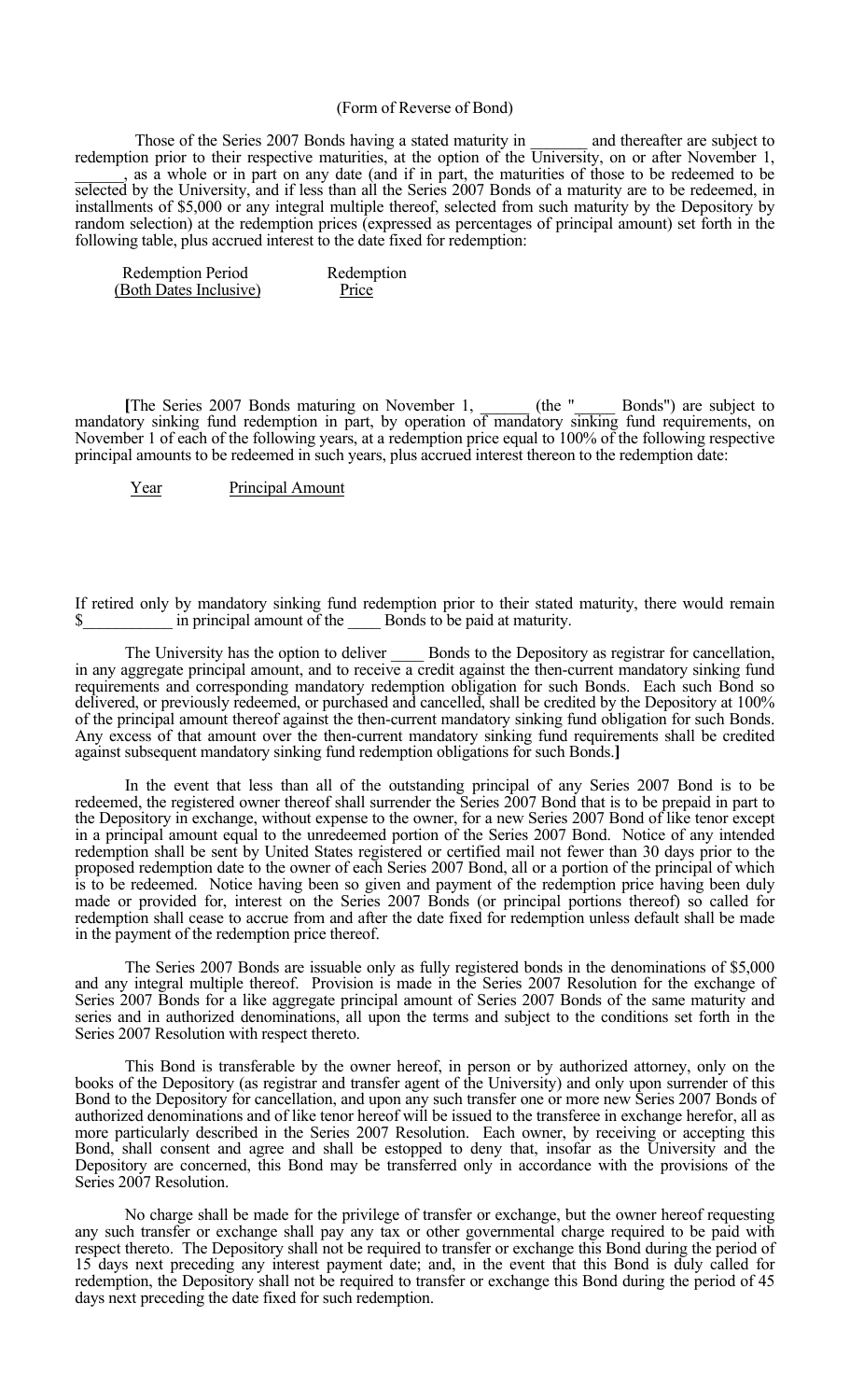Provision is made in the Series 2007 Resolution for the replacement of any Series 2007 Bond which shall be or become mutilated, lost, stolen or destroyed, by the issuance, authentication and registration of a new Series 2007 Bond of like tenor, subject, however, to the terms, conditions and limitations contained in the Series 2007 Resolution with respect thereto.

 The Bond Resolution may be amended and supplemented subject to the terms, conditions and limitations prescribed therein. Reference is hereby made to the Bond Resolution and the Series 2007 Resolution for a description of the respective rights, duties and immunities of the University and the rights and remedies of the holders of the Series 2007 Bonds.

#### **STATEMENT OF INSURANCE**

### **[***IF APPLICABLE***]**

#### LEGAL OPINION

 The following is a true copy of the opinion rendered by Roy S. Goldfinger, P.C. in connection with the issuance of, and dated as of and premised on facts and law in effect on the date of the original delivery of, the Series 2007 Bonds.

Treasurer, Troy University

 $\mathcal{L}_\mathcal{L}$  , and the contribution of the contribution of the contribution of the contribution of the contribution of the contribution of the contribution of the contribution of the contribution of the contribution of

 $\mathcal{L}_\mathcal{L} = \{ \mathcal{L}_\mathcal{L} = \{ \mathcal{L}_\mathcal{L} = \{ \mathcal{L}_\mathcal{L} = \{ \mathcal{L}_\mathcal{L} = \{ \mathcal{L}_\mathcal{L} = \{ \mathcal{L}_\mathcal{L} = \{ \mathcal{L}_\mathcal{L} = \{ \mathcal{L}_\mathcal{L} = \{ \mathcal{L}_\mathcal{L} = \{ \mathcal{L}_\mathcal{L} = \{ \mathcal{L}_\mathcal{L} = \{ \mathcal{L}_\mathcal{L} = \{ \mathcal{L}_\mathcal{L} = \{ \mathcal{L}_\mathcal{$ 

[Opinion Text]

 Respectfully submitted, ROY S. GOLDFINGER, P.C.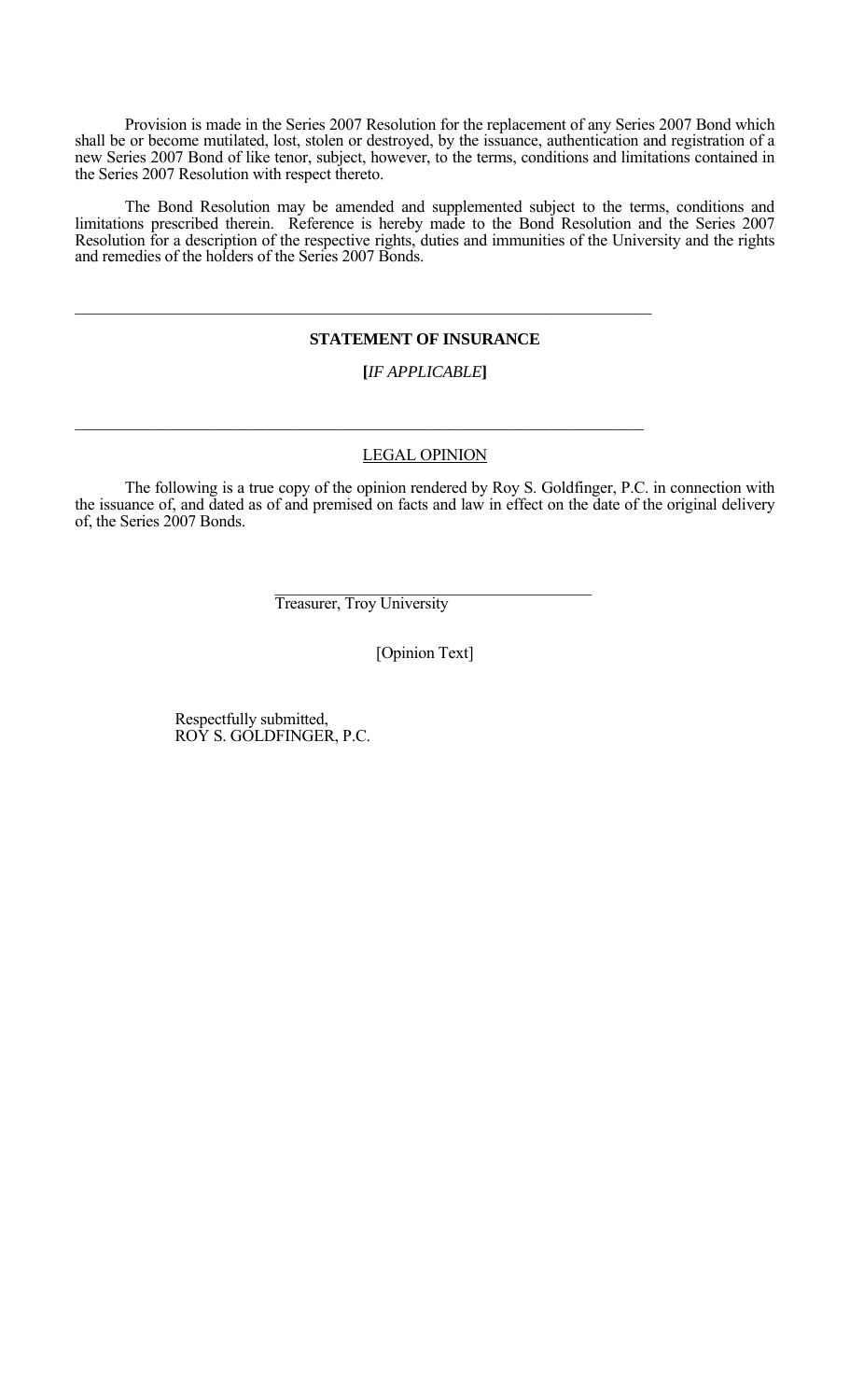The following abbreviations, when used in the inscription on this Bond or in the Assignment below, shall be construed as though they were written out in full according to applicable laws or regulations:

**TEN COM - as tenants in common TEN ENT - as tenants by the entireties**  as joint tenants with right of survivorship and not as tenants in **common and not as community property UNIF TRAN MIN ACT - \_\_\_\_\_\_\_\_\_\_\_\_\_\_\_\_\_ Custodian \_\_\_\_\_\_\_\_\_\_\_\_\_\_\_\_\_\_\_\_\_\_\_\_\_\_\_\_\_\_\_\_**<br>(Custodian) (Minor) **under Uniform Transfers to Minors Act \_\_\_\_\_\_\_ (State)**

Additional abbreviations may also be used although not in the above list.

### ASSIGNMENT

For value received, the undersigned hereby sells, assigns and transfers unto<br>
the within Bond and irrevocably constitutes and appoints<br>
attorney to transfer that Bond on the books kept for registration thereof, with full power of substitution in the premises.

Dated:\_\_\_\_\_\_\_\_\_\_\_\_\_\_\_\_\_\_\_\_\_\_\_\_\_\_\_ \_\_\_\_\_\_\_\_\_\_\_\_\_\_\_\_\_\_\_\_\_\_\_\_\_\_\_\_\_\_\_\_\_\_\_\_\_\_\_\_\_\_\_\_\_\_\_ NOTICE: The assignor's signature to this assignment must correspond with the name as it appears upon the face of the within Bond in every particular, without alteration or any change whatever.

Signature Guaranteed:

\_\_\_\_\_\_\_\_\_\_\_\_\_\_\_\_\_\_\_\_\_\_\_\_\_\_\_\_\_\_\_\_\_ (Bank, Broker or Firm\*)

| Its |  |  |  |
|-----|--|--|--|
|     |  |  |  |

MedallionNumber:

\*Signature(s) must be guaranteed by an eligible guarantor institution which is a member of a recognized signature guarantee program, i.e., Securities Transfer Agents Medallion Program (STAMP), Stock Exchanges Medallion Program (SEMP), or New York Stock Exchange Medallion Signature Program (MSP).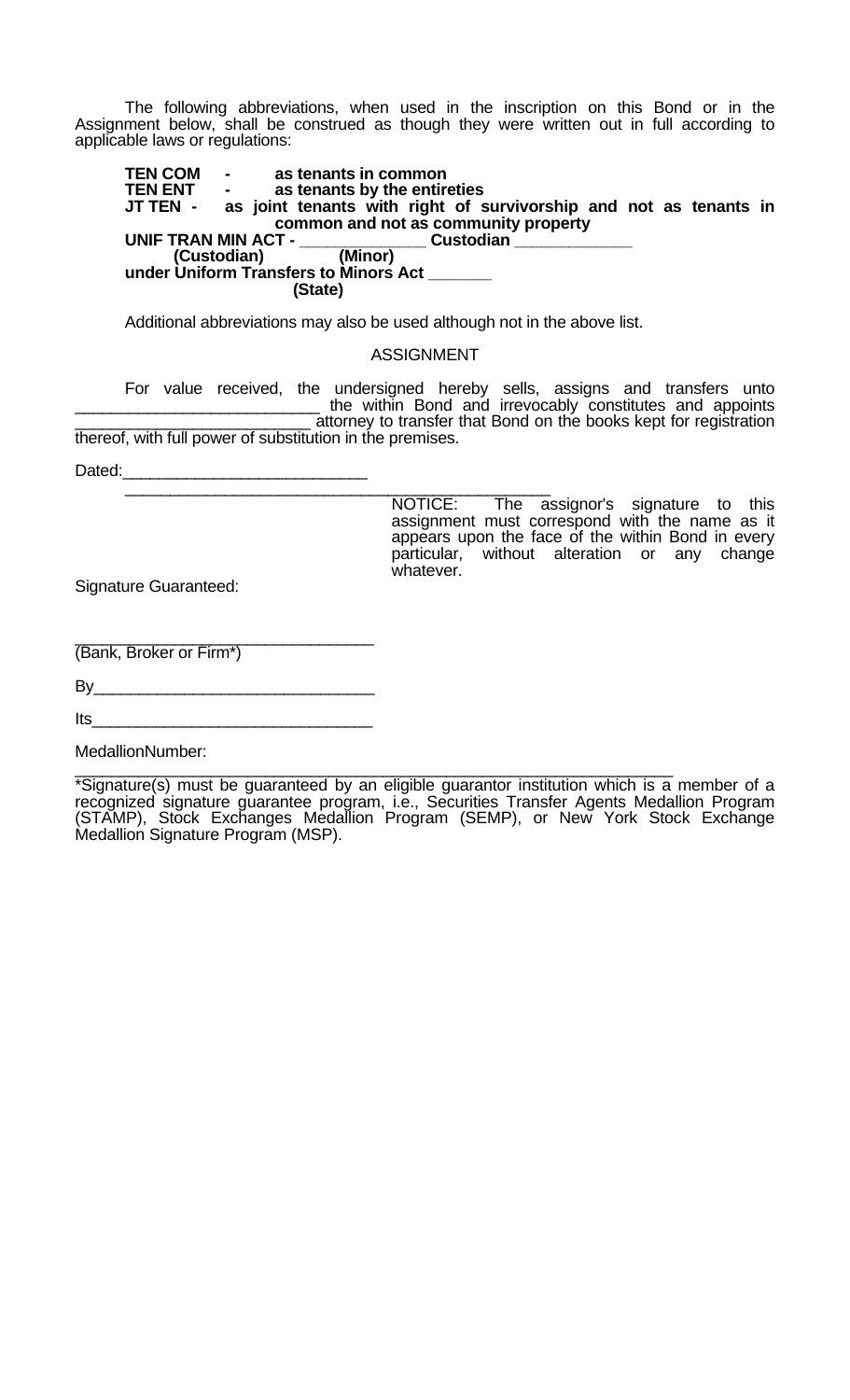Passed by the Board of Trustees of Troy University this 10th day of May, 2007.

President pro tempore of the Board<br>of Trustees

(S E A L)

Attest:\_\_\_\_\_\_\_\_\_\_\_\_\_\_\_\_\_\_\_\_\_\_\_\_\_\_\_\_\_\_\_\_\_\_\_ Secretary of the Board of Trustees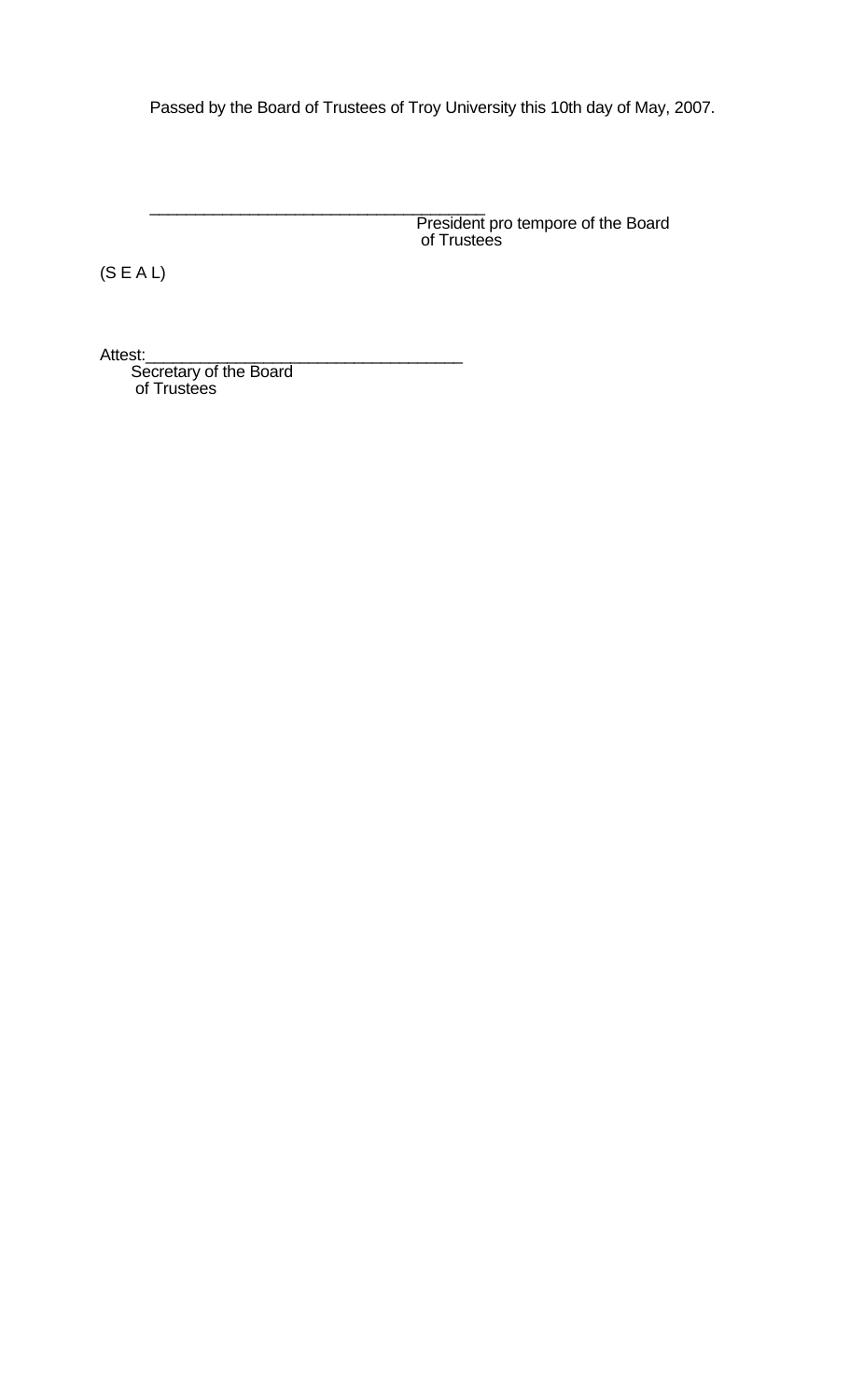## • **Resolution No. 2—Sodexho Dining Services Agreement**

Mr. Harrison said that the Sodexho contract expires in July. Three Request for Proposals (RFPs) were sent out but only one was received back. Mr. Harrison added that it would be financially advantageous for the University to enter into a long-term agreement, and Resolution No. 2 authorizes the Chancellor to negotiate and enter into an agreement with Sodexho Dining Services for a period of five years, plus two one-year renewals. Mr. Harrison said that based on the unanimous approval of the Finance Committee, he recommends adoption of this resolution.

## **ACTION: Mr. Harrison made a motion to adopt Resolution No. 2. A second was made by Senator Dial. There being no further discussion, Resolution No. 2 was adopted.**

## **Resolution No. 2**

## Sodexho Dining Services Agreement

**WHEREAS,** the existing dining services contract between Troy University and Sodexho Campus Services expires on July 2007; and

 **WHEREAS,** Sodexho was the only vendor to bid on the new Request for Proposals issued by the University; and

**WHEREAS,** it would be financially advantageous for the University to enter into a new long term agreement with Sodexho;

**THEREFORE, BE IT RESOLVED** by the Board of Trustees on this 10<sup>th</sup> day of May 2007, that Dr. Jack Hawkins, Jr., Chancellor, has the authority to negotiate and enter into an agreement with Sodexho Management Services for dining services for Troy University for a period of five (5) years plus two (2) one-year renewals.

## • **Resolution No. 3—Tuition and Fees**

Mr. Harrison introduced Resolution No. 3 and reiterated Chancellor Hawkins' comments that the University did not increase tuition for the 2006-2007 academic year. Resolution No. 3 would authorize an increase of 4%.

## **ACTION: Mr. Harrison made a motion for adoption. A second was made by Mr. McGregor. There being no further discussion, Resolution No. 3 which follows was adopted.**

## **Resolution No. 3**

## **Tuition and Fee Rates for Academic Year 2007 – 2008**

**WHEREAS**, Troy University did not increase tuition for the 2006 – 2007 Academic Year; and

**WHEREAS,** the University is having significant enrollment growth and wishes for programs and personnel to keep pace with this growth; and

**WHEREAS**, the University has as its objective the establishment of competitive salaries for faculty and staff; and

**WHEREAS**, Troy University projects the need for a tuition increase as per the attached document entitled *Projected New Expenditures and New Revenue for 2007 – 2008* (Attachment A); and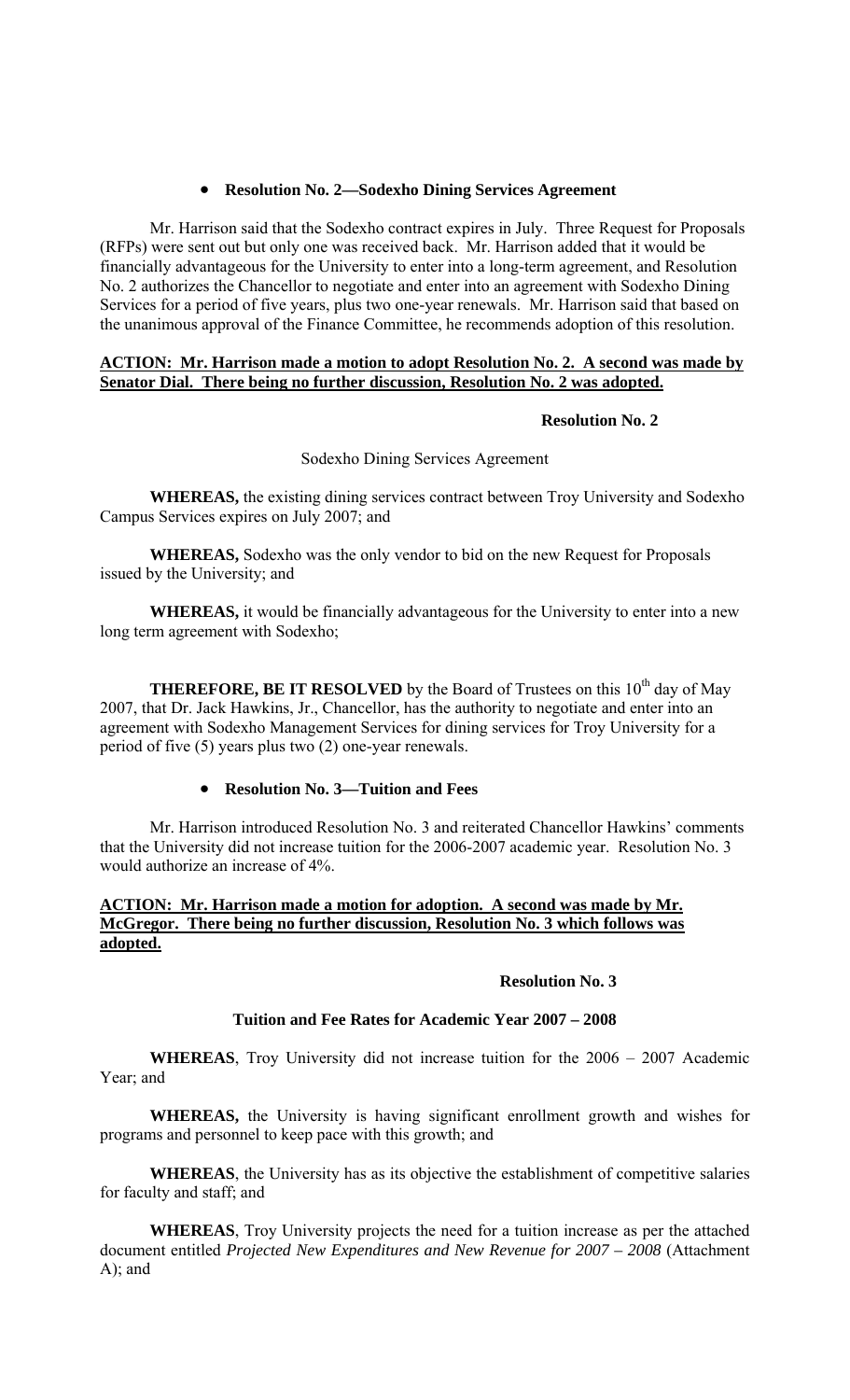**WHEREAS**, even with a 4 % increase in tuition, Troy University's tuition will still be the lowest in the state as reflected in the attached chart (Attachment B).

**THEREFORE, BE IT RESOLVED** by the Board of Trustees on this  $10<sup>th</sup>$  day of May 2007 that the Chancellor is authorized to implement an increase in tuition for the 2007 – 2008 Academic Year consistent with the attached tuition and fee schedule for 2007 – 2008 (Attachment C).

**FURTHERMORE**, the Board of Trustees approves the attached schedule of proposed fees for room and board for the 2007 – 2008 Academic Year (Attachment D).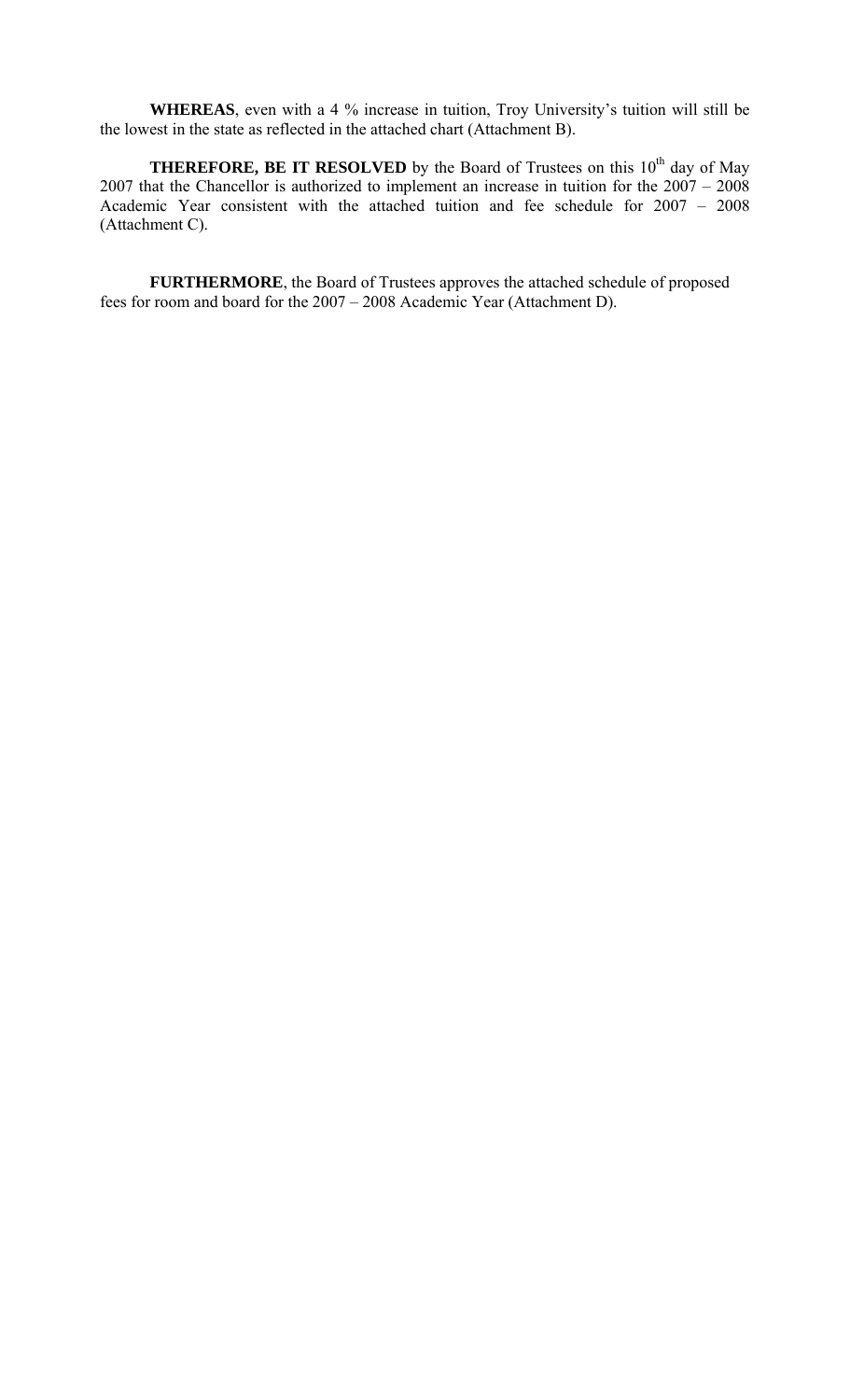## Projected New Expenditures and New Revenue for 2007 – 2008

# **New Cost**

| $\bullet$ 5 % Raise                           | 4,650,000  |
|-----------------------------------------------|------------|
| • Retirement Matching                         | 757,000    |
| $\bullet$ Retirees – PEEHIP                   | 36,000     |
| • FICA Increases                              | 365,000    |
| • Increase Cost of Health Insurance           | 400,000    |
| $\bullet$ HECPI Index (2.7% inflation factor) | 1,605,000  |
| • New Minimum Wage                            | 1,000,000  |
| • Implementation of Strategic Plan            | 2,000,000  |
| • New Technology                              | 500,000    |
| • New Programs                                | 857,000    |
| <b>TOTAL NEW COST</b>                         | 12,170,000 |

## **New Revenue**

| • Additional State Appropriation | 10,000,000 |
|----------------------------------|------------|
| • Tuition Increase $4\%$         | 2,170,000  |
| <b>TOTAL NEW REVENUE</b>         | 12,170,000 |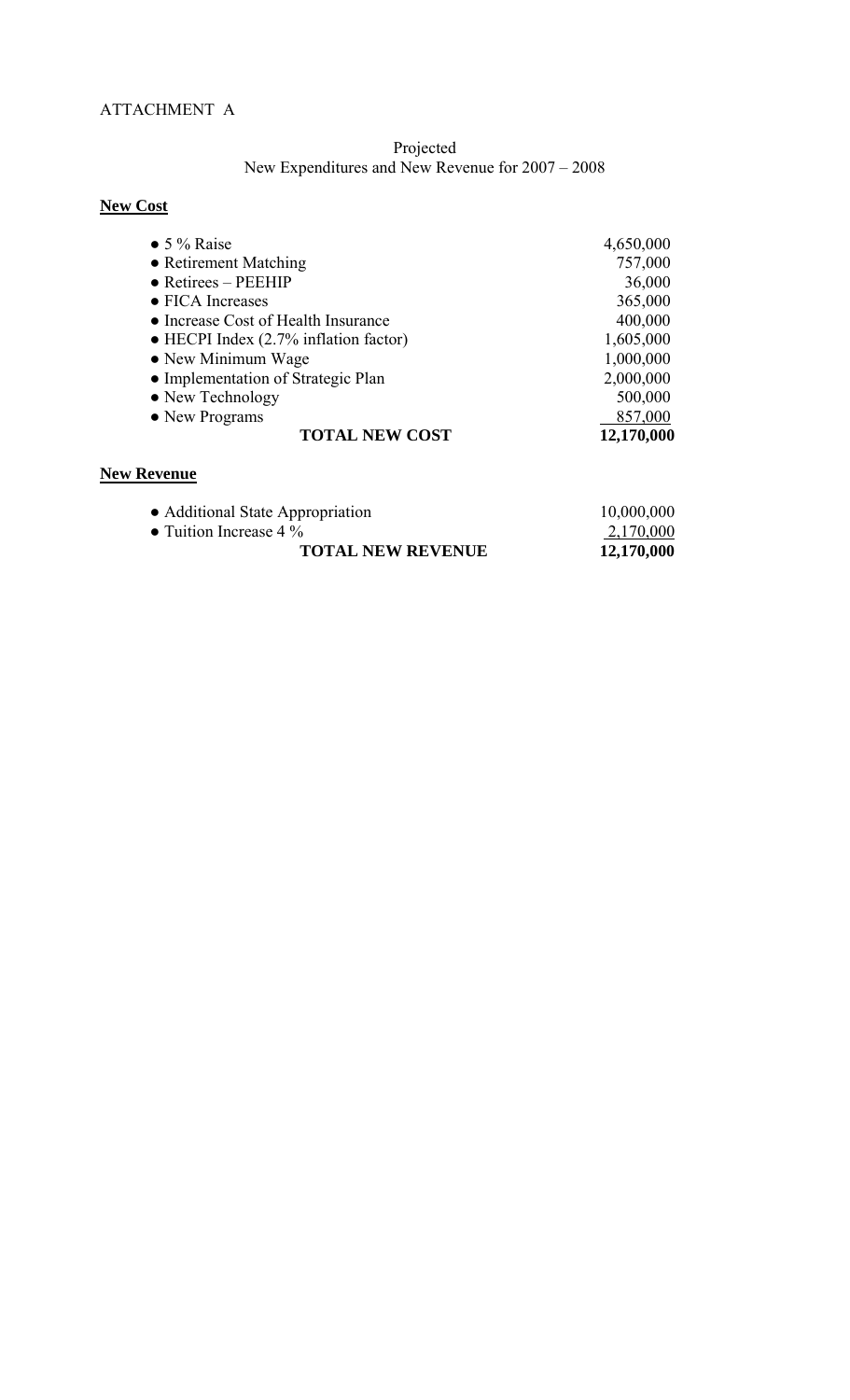| <b>Universities</b>                 |         | 2006-2007 Tuition |
|-------------------------------------|---------|-------------------|
| Montevallo                          |         | \$5,664           |
| Auburn                              |         | \$5,496           |
| University of Alabama               |         | \$5,278           |
| University of Alabama- Birmingham   |         | \$5,242           |
| Jacksonville                        |         | \$5,070           |
| University of Alabama- Huntsville   |         | \$4,848           |
| <b>Auburn University-Montgomery</b> |         | \$4,760           |
| North Alabama                       |         | \$4,651           |
| South Alabama                       |         | \$4,502           |
| Alabama A&M                         |         | \$4,430           |
| West Alabama                        |         | \$4,308           |
| Alabama State                       |         | \$4,008           |
| <b>Troy</b>                         |         | \$4,004           |
|                                     |         |                   |
|                                     | Average | \$4,789           |

**\*** The column assumes a minimum tuition rate of 4% for all four-year public universities (in all probability it will be more at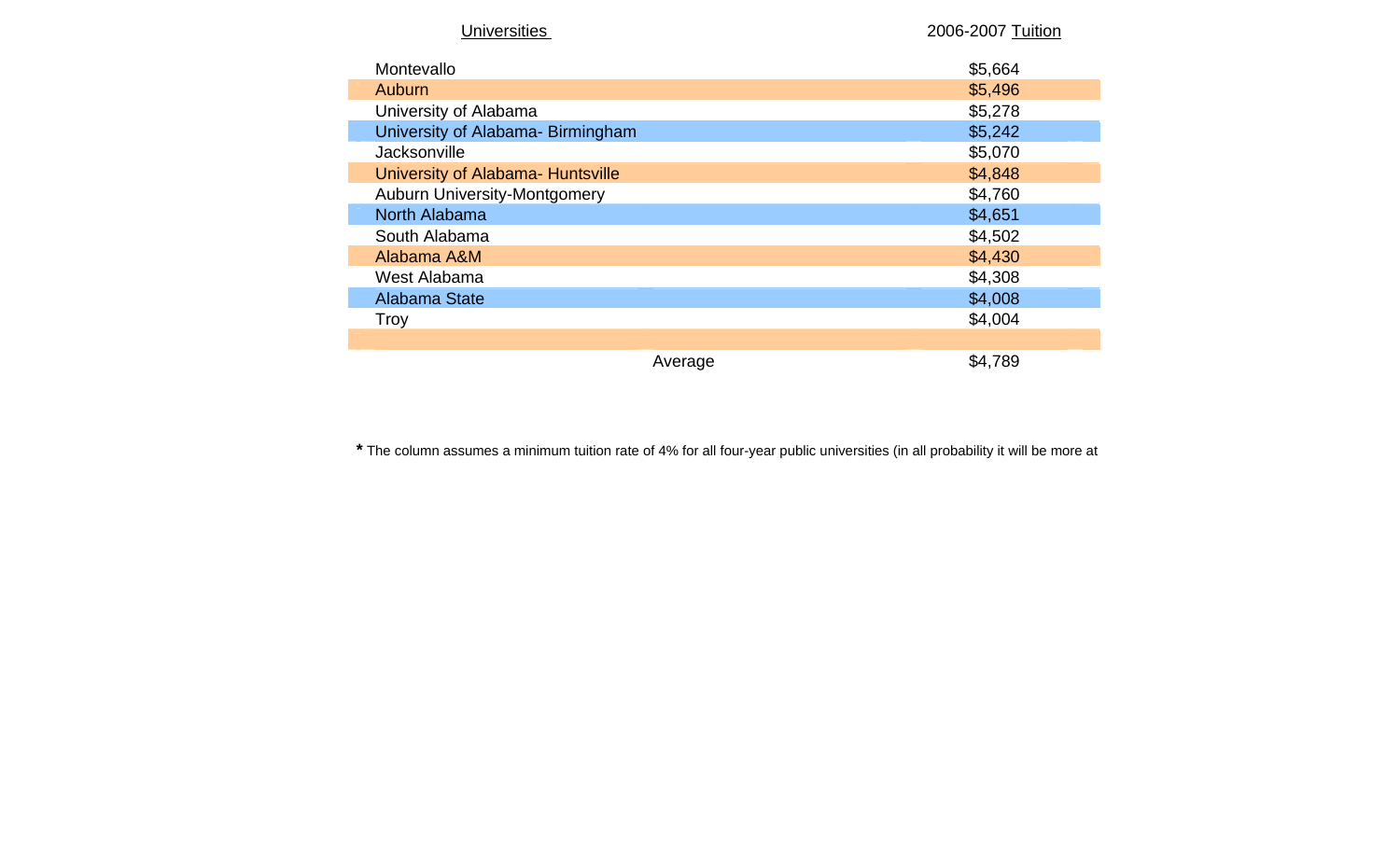# ATTACHMENT C

Proposed Tuition Rates for Semester For In-State Campuses of Troy University<sup>1</sup>

|                       |                                                                    | 2006-07         | 2007-08 |                 |
|-----------------------|--------------------------------------------------------------------|-----------------|---------|-----------------|
| $\blacktriangleright$ | Undergraduate full-time tuition( $12-16$ hours) <sup>2</sup>       | \$2002          |         | \$2082          |
| $\blacktriangleright$ | For all undergraduate credit hours less than 12<br>or more than 16 | \$170           |         | \$177           |
| $\blacktriangleright$ | For each graduate credit hour                                      | \$182           |         | \$182           |
| $\blacktriangleright$ | <b>Registration Fee</b>                                            | \$50            |         | \$50            |
| $\blacktriangleright$ | Student Activity Fee/ Instructional Services Fee                   | \$9/credit hour |         | \$9/credit hour |
|                       |                                                                    | $$108$ max      |         | $$108$ max      |
|                       | • Out-of-state students must pay two times the regular             |                 |         |                 |

tuition charge.

The fee to audit a course is one-half regular tuition.

1. This excludes University College. Tuition at University College sites (including the e-Campus) are established in relation to the local higher education markets and through negotiations with military, corporate, and civilian contractors.

2. Full-time tuition rates are not available for summer school terms.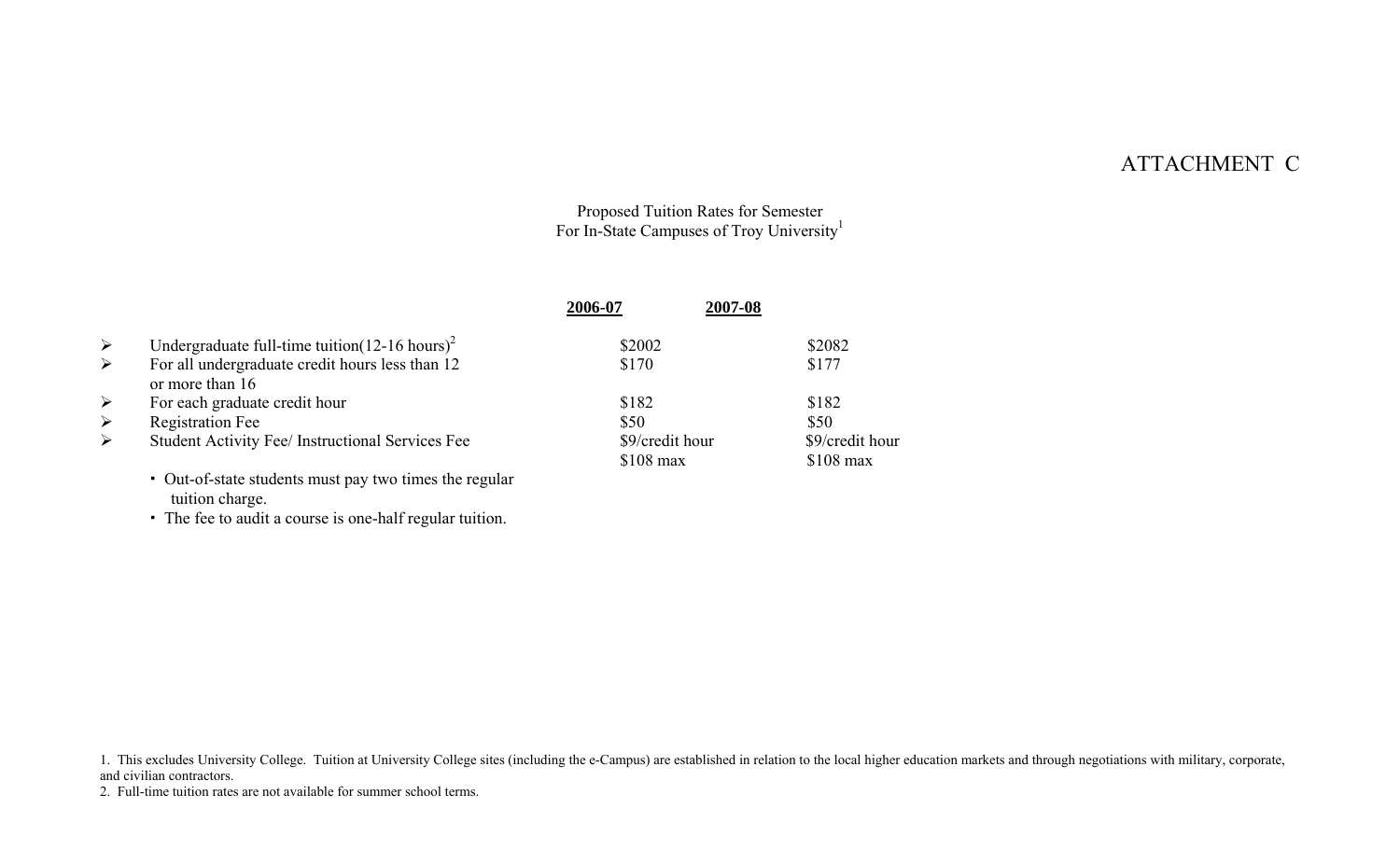| <b>Room</b>             |           |           |                          |                               |
|-------------------------|-----------|-----------|--------------------------|-------------------------------|
| <b>Type of Room</b>     | 2006-2007 | 2007-2008 | <b>Dollar Difference</b> | Percentage<br><b>Increase</b> |
| <b>Traditional Room</b> | 1175.00   | 1200.00   | $+25.00$                 | $2\%$                         |
| Cowart/Clements/Hill    |           |           |                          |                               |
| Crest/Sorority          | 1380.00   | 1405.00   | $+25.00$                 | 2%                            |
| <b>Trojan Village</b>   |           |           |                          |                               |
| Two bedroom             | N/A       | 2250.00   | 0.00                     | $0\%$                         |
| Four bedroom            | N/A       | 2000.00   | 0.00                     | 0%                            |
| <b>Pace Hall</b>        |           |           |                          |                               |
| One bedroom-one         | 1600.00   | 1625.00   | $+25.00$                 | 1.5%                          |
| resident                |           |           |                          |                               |
| One bedroom-two         | 1480.00   | 1500.00   | $+20.00$                 | 1.5%                          |
| residents               |           |           |                          |                               |
| Two bedroom-two         | 1600.00   | 1625.00   | $+25.00$                 | 1.5%                          |
| residents               |           |           |                          |                               |
| Two bedroom-four        | 1400.00   | 1425.00   | $+25.00$                 | 1.7%                          |
| residents               |           |           |                          |                               |
| <b>Shackelford</b>      |           |           |                          |                               |
| Single                  | 1570.00   | 1600.00   | $+30.00$                 | $2\%$                         |
| One bedroom-two         | 1455.00   | 1480.00   | $+25.00$                 | 1.7%                          |
| residents               |           |           |                          |                               |
| Two bedroom-four        | 1380.00   | 1400.00   | $+20.00$                 | 1.5%                          |
| residents               |           |           |                          |                               |
| University Apartments*  |           |           |                          |                               |
| One bedroom-lower       | 320.00    | 330.00    | $+10.00$                 | $3\%$                         |
| One bedroom-upper       | 330.00    | 340.00    | $+10.00$                 | 3%                            |
| Two bedroom-lower       | 345.00    | 355.00    | $+10.00$                 | 2.8%                          |
| Two bedroom-upper       | 355.00    | 365.00    | $+10.00$                 | 2.8%                          |

## **Room and Board Rate Proposal 2007-2008**

\*All costs above are for a semester with the exception of the University Apartments which are leased on a monthly basis.

## **Meal Plans/Board**

| <b>Type of Plan</b>                  | 2006-2007 | 2007-2008 | <b>Dollar</b>     | Percentage      |
|--------------------------------------|-----------|-----------|-------------------|-----------------|
|                                      |           |           | <b>Difference</b> | <b>Increase</b> |
| 19 meal plan $+50$ points/Carte      | 1256.00   | 1336.00   | $+80.00$          | 6%              |
| Blanche + $25$ points                |           |           |                   |                 |
| 12 meal plan + 150 points/14 meal    | 1256.00   | 1336.00   | $+80.00$          | 6%              |
| $plan + 350 points$                  |           |           |                   |                 |
| 9 meal plan + 300 points/9 meal plan | 1256.00   | 1336.00   | $+80.00$          | 6%              |
| $+500$ points                        |           |           |                   |                 |
| 6 meal plan + 450 points/75 block    | 1256.00   | 1336.00   | $+80.00$          | 6%              |
| meals $+600$ points                  |           |           |                   |                 |

\*\*Please note that meal plan/board prices do not include sales tax.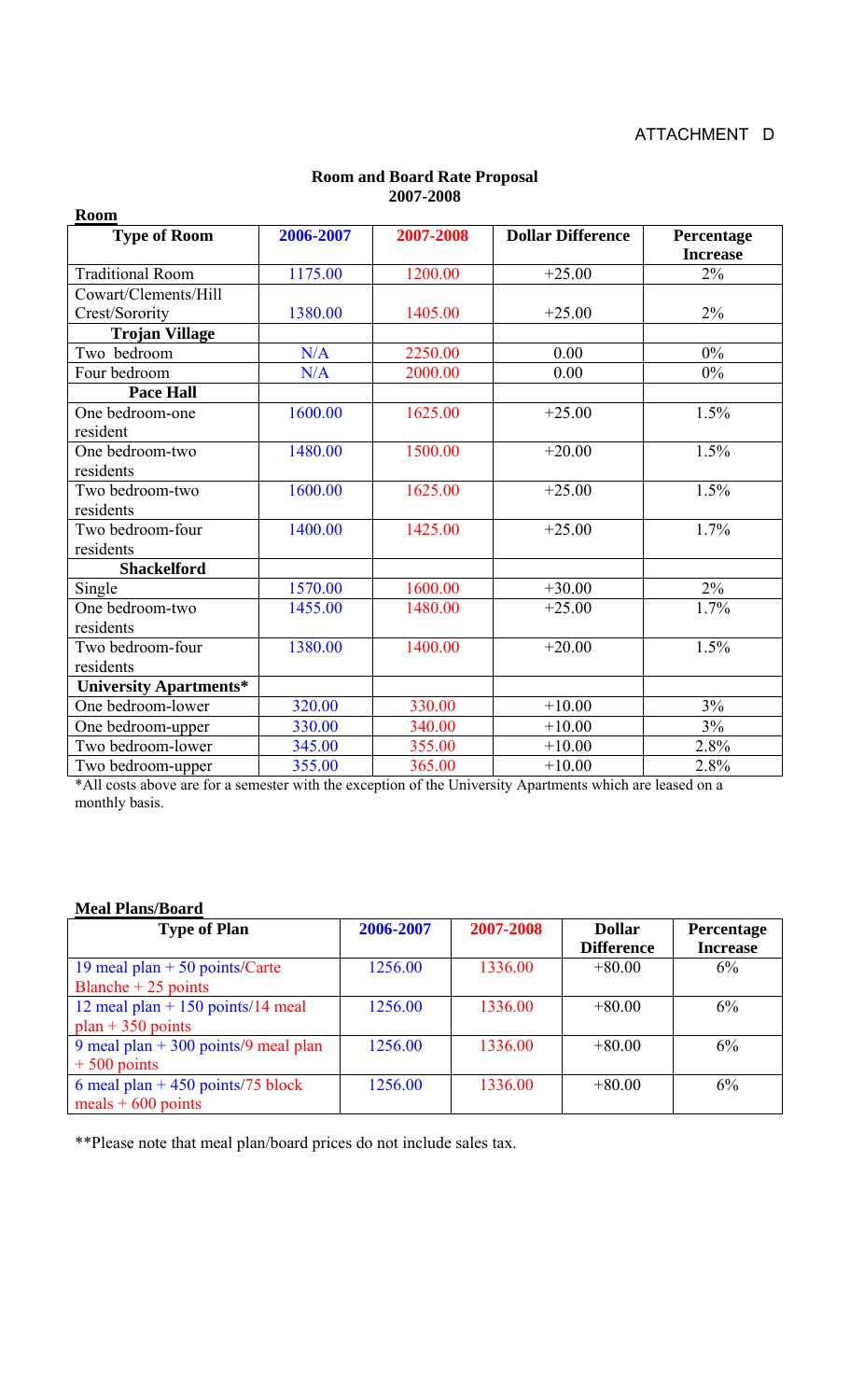## **B. Academic Committee, Senator Gerald Dial**

Senator Dial advised that the Academic Committee met today and will present two resolutions for adoption. The first of the two follows and deals with increasing the undergraduate admission requirements. The changes as noted will raise the unconditional admission requirement to 19 on the ACT/910 SAT and the conditional admission requirement will be raised to 16-18 ACT/780-900 SAT. Dr. John Schmidt, Senior Vice Chancellor for Student Services, provided additional comments on the recommended change.

## **ACTION: On a motion by Senator Dial and seconded by Mr. Higgins, Resolution No. 4 which follows was approved.**

## • **Resolution No. 4—Increasing Undergraduate Admission Requirements**

Resolution No. 4

Increasing Undergraduate Admission Requirements

WHEREAS Troy University is committed to providing a university environment which promotes the success and welfare of the individual student, and

WHEREAS Troy University seeks to admit students who possess the intellectual curiosity, maturity, discipline, and motivation necessary for success, and

WHEREAS Troy University attempts to improve and enhance the academic quality of its student body and ultimately increase the retention of undergraduate students,

THEREFORE BE IT RESOLVED, that Troy University will increase academic requirements for undergraduate admission to the University. Effective Fall Semester 2008, all campuses and sites of the University will utilize the criteria listed below in granting admission:

## Unconditional Admission Requirements

19 ACT or 910 SAT 2.00 Grade Point Average

## Conditional Admission Requirements

16-18 ACT or 780-900 SAT 2.50 Grade Point Average

Exemption: Students 21 years of age, or older, are exempt from the ACT/SAT requirement. However, students in this category are required to submit all appropriate transcripts to include high school (or high school equivalency) and/or college transcripts.

## • **Resolution No. 5—Role and Scope of Campuses**

 Senator Dial said that Resolution No. 5 addressed the role and scope of the campuses. Dr. Ed Roach, Provost and Executive Vice Chancellor, was called upon to provide additional comments on Resolution No. 5. Dr. Roach provided some background information which has brought us to this step. This resolution will provide clarity in the Troy Campus' role in regard to other campuses.

**ACTION: Mr. Higgins made a motion to adopt Resolution No. 5. A second was brought forth by Senator Dial. Senator Dial expressed the Board's appreciation to Dr. Roach for great job he has done. There being no further discussion, Resolution No. 5, which follows, was adopted.**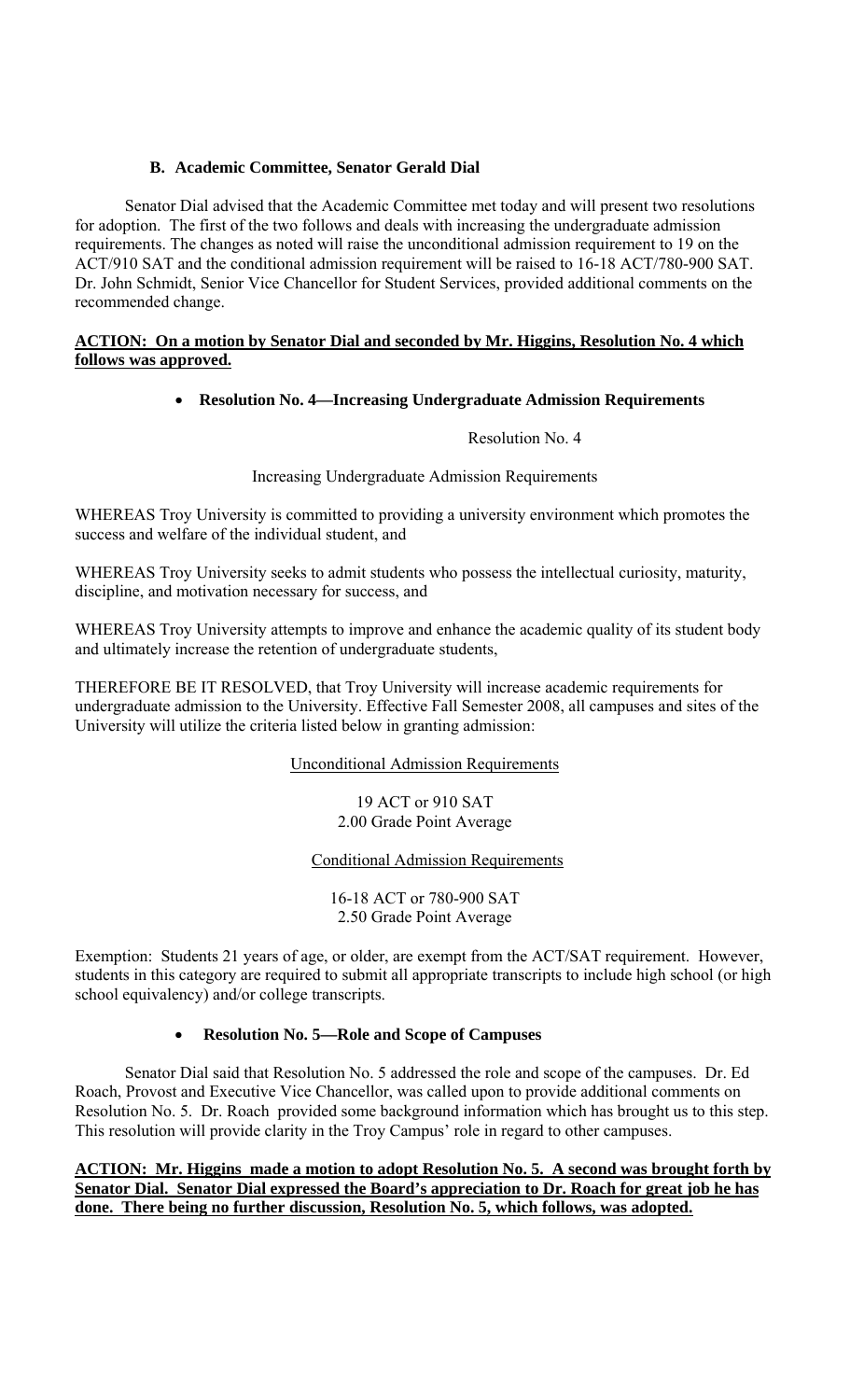## **Resolution No. 5**

### **Ratification of Specific Role and Scope of Troy University's Four Alabama Campuses**

**WHEREAS**, Troy University has a long and proud tradition of academic excellence across the State of Alabama, stretching from its origins as the Troy Normal School in 1887 to its four statewide campuses and national and international sites today; and

**WHEREAS**, Troy University has a long and proud tradition of meeting the academic needs of students through a diversity of quality undergraduate and graduate degrees and courses, offered through a variety of traditional and electronic methods throughout the state of Alabama; and

**WHEREAS**, Troy University has a long and proud tradition of recognizing and responding to the aspirations of both its traditional and nontraditional student learners; and

**WHEREAS**, Troy University recognizes the importance of being a good steward of its human and financial resources as well as an honorable steward of the trust of its stakeholders especially as the University has moved forward with continued excellence since the merger of its system campuses into a single unified University in August 2005; and

**WHEREAS**, Troy University desires to continue its mission of serving students through the Troy, Dothan, Montgomery, and Phenix City campuses; and

**WHEREAS,** the Troy campus of Troy University has a long standing history, since its founding in 1887, of **providing quality academic experiences to traditional students through a residential campus recognized as the University's historic campus of origin**, intercollegiate athletes, strong student organizations and co-curricular activities, is home to the University's Center for International Programs, serves as the home campus for the University's international students, is home to the University's eCampus and University College; and

**WHEREAS**, the Dothan campus of Troy University has a long-standing history, since its origins at Fort Rucker in 1965, **of providing quality and convenient education access to non-residential adult learners allowing them to advance their careers without interrupting those careers** through a variety of teaching and learning options principally, though not exclusively, in the evening hours that take into account students' commitment to work, family, and other conditions relevant to their needs and that the Dothan campus provides quality continuing education and life-long learning opportunities and community partnerships enhancing the Wiregrass region's quality of life and economic development, and is the center for local historical research in the Wiregrass region; and

**WHEREAS**, the Montgomery campus of Troy University has a long-standing history, since its origins at Maxwell Air Force Base in 1965, **of providing quality and convenient education access to nonresidential adult learners allowing them to advance their careers without interrupting those careers** through a variety of teaching and learning options principally in the evening hours and on weekends that take into account students' commitment to work, family, and other conditions relevant to their needs, and that the Montgomery campus serves to enhance the civic and tourism opportunities of Alabama's Capital City, particularly through its outreach activities with the Rosa Parks Library and Museum, the Davis Theatre for the Performing Arts, and the W.A. Gayle Planetarium; and

**WHEREAS**, the Phenix City campus of Troy University has a long-standing history, since its origins as a branch campus in 1975, **of providing quality and convenient education access to non-residential adult learners allowing them to advance their careers with out interrupting those careers** through a variety of teaching and learning options principally in the evening hours and on weekends that take into account students' commitment to work, family, and other conditions relevant to their needs and that the Phenix City campus represents Troy University in the Chattahoochee Metro and surrounding area with a community-oriented campus-based learning experience and expanding partnership opportunities in the Chattahoochee Valley Region,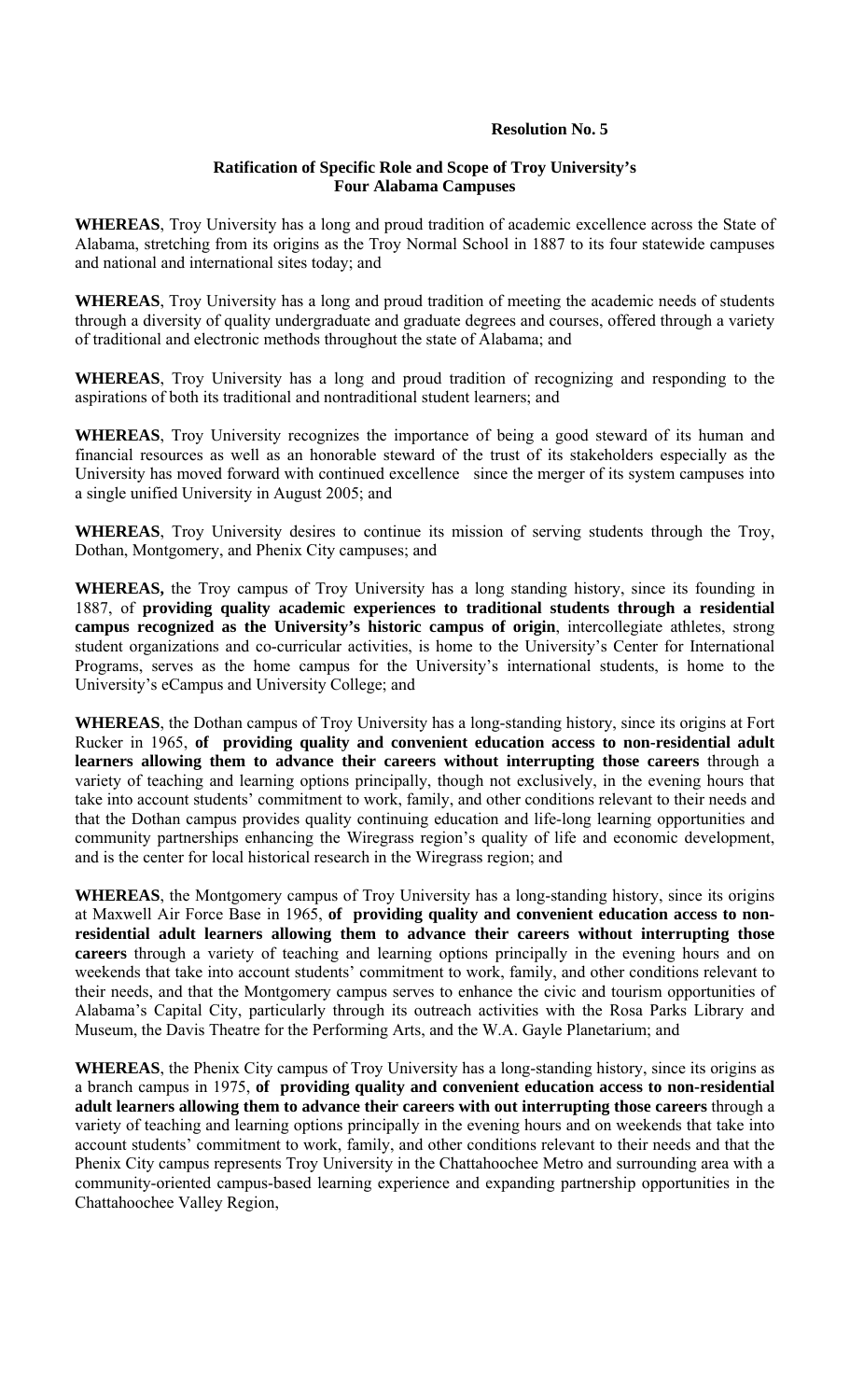**BE IT THEREFORE RESOLVED**, by this resolution of the Board of Trustees adopted on the 10<sup>th</sup> Day of May, 2007, that Troy University reaffirms its commitment to academic excellence as an institution of higher learning; and

**BE IT FURTHER RESOLVED** that Troy University reaffirms the specific role and scope of each of its Alabama campuses in accordance with the descriptions offered for each in the preceding sections:

- **That the Troy campus will provide quality academic and co-curricular experiences to traditional students through a residential campus recognized as the University's historic campus of origin** ; and
- **That the Dothan, Montgomery, and Phenix City campuses will provide quality and convenient education access to non-residential adult learners allowing them to advance their careers without interruption of those careers;** and

BE IT FURTHER RESOLVED that Troy University direct its human and financial resources accordingly in support of the specific role and scope of each of the University's Alabama campuses.

## **C. Executive Committee, Dr. Doug Hawkins**

**Dr. D. Hawkins called for a motion on Resolution No. 6.** 

## **Resolution No. 6**

## **Commending Student Government Association President**

## **ACTION: Mr. McGregor made a motion to adopt Resolution No. 6. Seconded by Mr. Higgins, Resolution No. 6 was adopted.**

### **Resolution No. 6**

## **Commending Joe Hutto**

**WHEREAS,** Joe Hutto served as Troy University Student Government Association President for the 2006-2007 academic year; and

**WHEREAS**, Mr. Hutto has shown outstanding leadership ability and played an integral role in the growth and progress of Troy University; and

**WHEREAS**, Mr. Hutto was the driving force behind the "Trojan Thursdays" initiative and worked with several local organizations, including the Pike County Chamber of Commerce, to implement this effort which promotes good relations between the Troy Campus and the surrounding community; and

**WHEREAS**, Mr. Hutto has done an outstanding job of representing the student body on the Board of Trustees, among the faculty and staff and in the greater community; and

**WHEREAS**, Mr. Hutto's term as SGA President came to an end during spring semester 2007;

**THEREFORE BE IT RESOLVED**, that the Board of Trustees hereby recognizes Joe Hutto for hard work and exemplary leadership of the Student Government Association and wishes him the best for future success.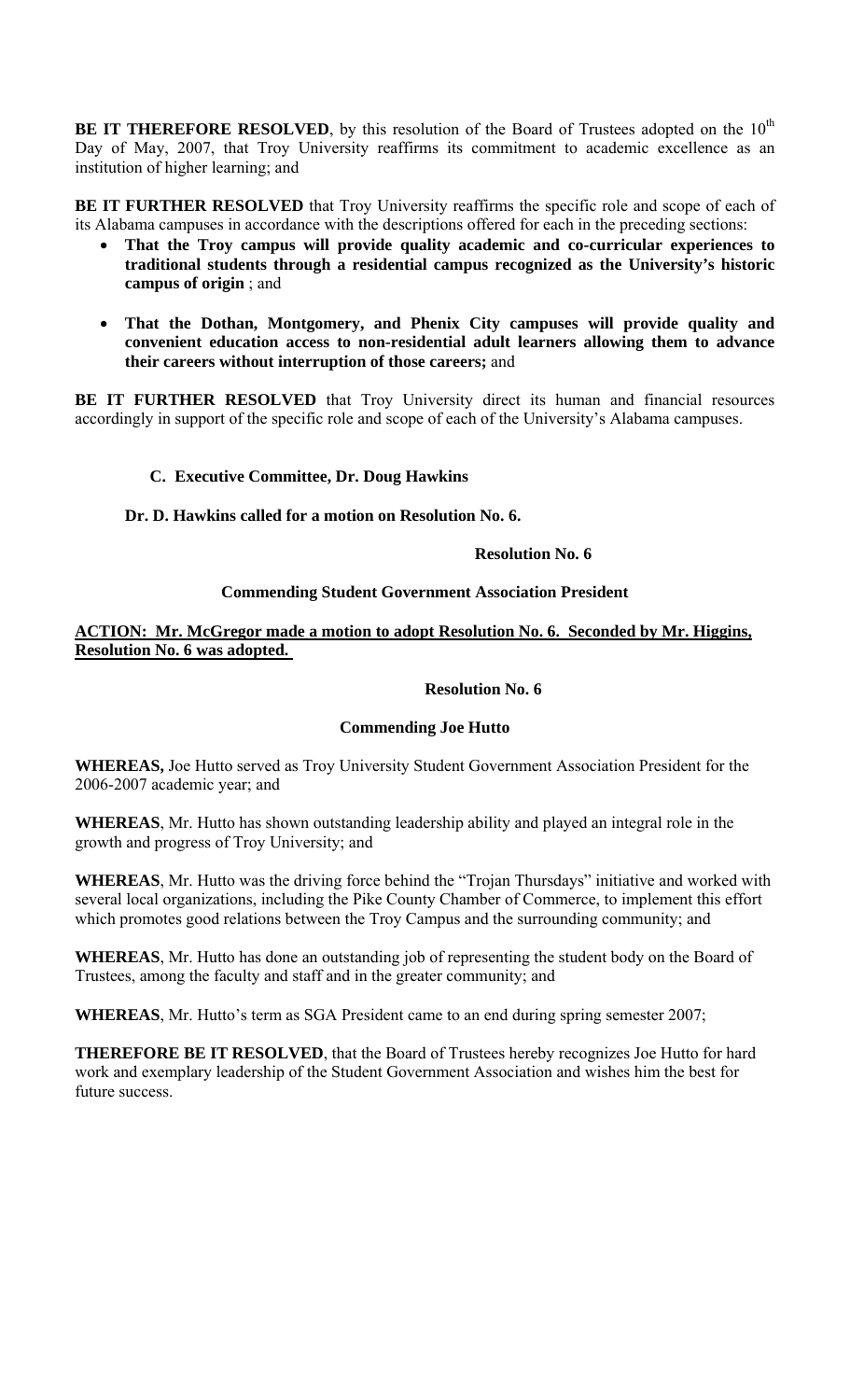## • **Resolution No. 7—Commending Retirees**

Dr. D. Hawkins called for a motion to approve Resolution No. 7 commending retirees.

## **Resolution No. 7**

## **ACTION: On a motion by Senator Dial, seconded by Mr. Drinkard, Resolution No. 7 was adopted.**

## Commending Retiring Faculty and Staff Members

**WHEREAS,** the following Troy University faculty and staff members retired or will retire on the specified date:

**FACULTY**: Dr. David O. Dye, Professor, Department of Speech and Theatre, Troy Campus, June 30, 2007; Dr. Judith F. Dye, Associate Professor, Department of Curriculum and Teaching, Troy Campus, July 31, 2007; Dr. Peter O. Hefron, Associate Professor, University College, Pacific Region, December 31, 2007; Dr. Walter L. Hollon, Assistant Professor of Accounting, Montgomery Campus, March 31, 2007; Dr. Sarah E. Johnson, Associate Professor, University College, July 31, 2007; Dr. Edward G. Kamnikar, Associate Professor of Accounting, Sorrell College of Business, Montgomery Campus, July 1, 2007; Dr. Lawrence W. Lovik, Chair, Sorrell College of Business, August 1, 2007; Dr. Victor C. Ortloff, Associate Professor, Department of Criminal Justice and Social Sciences, Troy Campus, July 31, 2007; Dr. Forrest H. Petry, Associate Professor, Department of Curriculum and Teaching, Troy Campus, May 31, 2007; and Ms. Joyce F. Sorrell, Assistant Professor of Kinesiology and Health Promotions, Troy Campus, June 1, 2007.

**STAFF**: Mrs. Janis D. Allen, Account Clerk, Department of Accounting Services, Troy Campus, August 1, 2007; Mrs. Susan J. Anderson, Department Secretary, College of Arts and Sciences, Troy Campus, January 1, 2007; Mrs. Nora Bane, Account Clerk, Purchasing, Montgomery Campus, March 31, 2007; Ms. Gayle Cardwell, Field Representative, University College, Florida Region, May 1, 2007; Mr. Edward Dunbar, Photography Technician, Department of Creative Services, Troy Campus, January 31, 2007; Mr. Jerry Gaskin, Clerk, Physical Plant, Montgomery Campus, February 28, 2007; Mrs. Linda H. Grice, Administrative Secretary, Graduate School, Troy Campus, January 1, 2007; Mr. Joe Johnson, Director of Creative Services, Troy Campus, June 1, 2007; Mr. Andrew Rivers, Jr., Interim Director of Fort Rucker, Dothan Campus, January 1, 2007; Ms. Linda F. Salisbury, Director of Academic Records, Dothan Campus, May 31, 2007; Mr. Michael A. Staples, Director of Physical Plant, Montgomery Campus, January 31, 2007; and Mr. William Averyt Walker, Printer, Department of Creative Services, Troy Campus, January 31, 2007.

**THERFORE, BE IT RESOLVED** that this Board express to these faculty and staff members sincere appreciation for loyal and conscientious service to the university and wish them health and happiness in their retirement.

**BE IT FURTHER RESOLVED** that an appropriate certificate be sent to the aforementioned as evidence of this recognition of his/her service to the university.